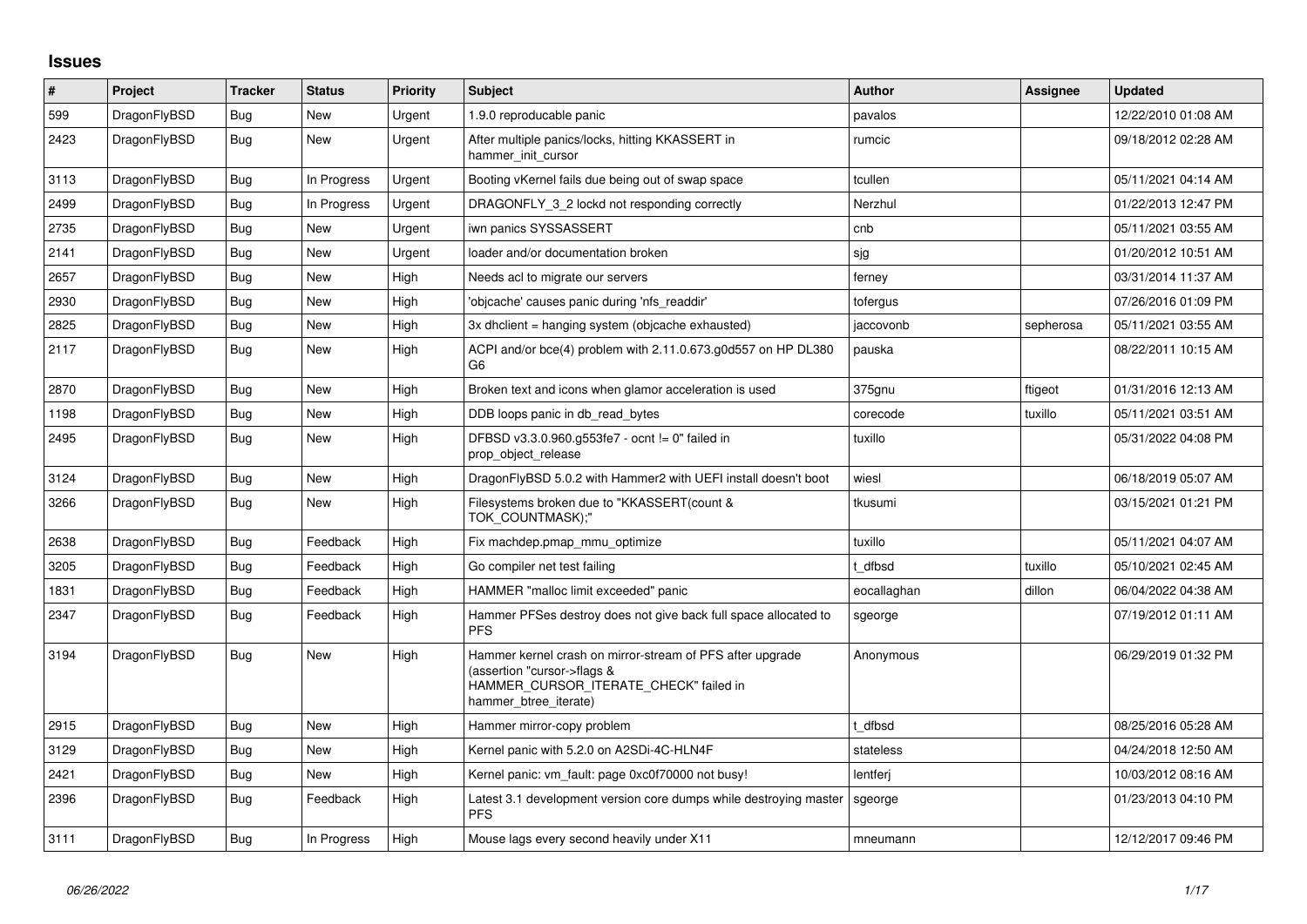| $\#$ | Project      | <b>Tracker</b> | <b>Status</b> | <b>Priority</b> | Subject                                                                                          | Author            | <b>Assignee</b> | <b>Updated</b>      |
|------|--------------|----------------|---------------|-----------------|--------------------------------------------------------------------------------------------------|-------------------|-----------------|---------------------|
| 2828 | DragonFlyBSD | Bug            | New           | High            | On AMD APUs and Bulldozer CPUs, the machdep.cpu_idle_hlt<br>sysctl should be 3 by default        | vadaszi           | vadaszi         | 05/11/2021 04:07 AM |
| 2071 | DragonFlyBSD | Bug            | New           | High            | Panic on assertion: $(int)(flag->seq - seq) > 0$ in hammer flusher flush<br>after inode error    | vsrinivas         |                 | 06/12/2011 07:59 AM |
| 884  | DragonFlyBSD | Bug            | In Progress   | High            | Performance/memory problems under filesystem IO load                                             | hasso             |                 | 05/11/2021 03:50 AM |
| 3240 | DragonFlyBSD | <b>Bug</b>     | New           | High            | compile error because of openssl with /usr/dports/security/rhash for<br>mysql 8 install          | <b>UlasSAYGIN</b> |                 | 06/04/2020 08:05 AM |
| 2547 | DragonFlyBSD | Bug            | New           | High            | crashed while doing a dry run of pkg_rolling-replace                                             | phma              |                 | 04/18/2013 10:40 PM |
| 2140 | DragonFlyBSD | <b>Bug</b>     | New           | High            | hammer_io_delallocate panic with 'duplicate entry' message                                       | ttw               |                 | 10/07/2011 12:22 PM |
| 2736 | DragonFlyBSD | Bug            | <b>New</b>    | High            | kernel panics on acpi_timer_probe function                                                       | cnb               |                 | 05/11/2021 03:55 AM |
| 1185 | DragonFlyBSD | <b>Bug</b>     | New           | High            | need a tool to merge changes into /etc                                                           | wa1ter            |                 | 02/18/2014 06:02 AM |
| 2296 | DragonFlyBSD | <b>Bug</b>     | In Progress   | High            | panic: assertion "m->wire count > 0" failed                                                      | thomas.nikolajsen |                 | 08/30/2012 06:09 AM |
| 1920 | DragonFlyBSD | Bug            | <b>New</b>    | High            | system hangs                                                                                     | zhtw              |                 | 11/22/2010 08:59 AM |
| 2565 | DragonFlyBSD | <b>Bug</b>     | <b>New</b>    | Normal          | "ifconfig ix0 up" panic                                                                          | Itpig402a         |                 | 06/03/2013 05:46 AM |
| 2416 | DragonFlyBSD | Bug            | New           | Normal          | ".' entry can be removed on mounted nfs filesystem                                               | ftigeot           | tuxillo         | 06/03/2014 04:40 AM |
| 1990 | DragonFlyBSD | <b>Bug</b>     | <b>New</b>    | Normal          | /mnt too large to mount                                                                          | peur.neu          |                 | 02/16/2011 11:24 PM |
| 2835 | DragonFlyBSD | Bug            | New           | Normal          | /usr/include/c++/5.0/bits/c++locale.h likes<br>POSIX_C_SOURCE>=200809                            | davshao           |                 | 11/18/2015 03:40 AM |
| 604  | DragonFlyBSD | Bug            | In Progress   | Normal          | 1.8.1-RELEASE - clock runs fast on mainboard ASUS P5A-B                                          | veti              |                 | 05/11/2021 03:55 AM |
| 570  | DragonFlyBSD | Bug            | Feedback      | Normal          | 1.8.x: ACPI problems                                                                             | qhwt+dfly         |                 | 06/02/2014 03:45 AM |
| 2652 | DragonFlyBSD | Bug            | New           | Normal          | 189a0ff3761b47  ix: Implement MSI-X support locks up Lenovo<br>S10 Intel Atom n270               | davshao           |                 | 05/14/2014 01:55 AM |
| 2107 | DragonFlyBSD | Bug            | New           | Normal          | 2.10.1 sata dvd drive issue                                                                      | ausppc            |                 | 07/31/2011 08:41 PM |
| 1293 | DragonFlyBSD | Bug            | New           | Normal          | 2.2.1-REL Installer Request                                                                      | mk                | tuxillo         | 05/11/2021 04:00 AM |
| 2644 | DragonFlyBSD | Bug            | Feedback      | Normal          | 3.6.0-REL trap 9 on boot                                                                         | memmerto          |                 | 11/27/2021 08:08 AM |
| 2688 | DragonFlyBSD | Bug            | New           | Normal          | 67613368bdda7 Fix wrong checks for U4B presence Asrock Z77M<br>difficulty detecting USB keyboard | davshao           |                 | 06/28/2014 07:08 PM |
| 2138 | DragonFlyBSD | Bug            | <b>New</b>    | Normal          | > 100% CPU usage                                                                                 | robin.carey1      |                 | 09/26/2011 12:20 PM |
| 2816 | DragonFlyBSD | Bug            | New           | Normal          | A multitasking process being debugged can get stuck                                              | phma              |                 | 05/19/2015 03:57 AM |
| 1181 | DragonFlyBSD | Bug            | In Progress   | Normal          | ACX111 panic                                                                                     | elekktretterr     |                 | 05/11/2021 04:00 AM |
| 2568 | DragonFlyBSD | <b>Bug</b>     | New           | Normal          | AHCI panic                                                                                       | josepht           |                 | 06/07/2013 05:52 PM |
| 1923 | DragonFlyBSD | <b>Bug</b>     | New           | Normal          | Abysmal NFS performance with IPv6                                                                | ftigeot           |                 | 12/05/2010 09:34 PM |
| 1592 | DragonFlyBSD | <b>Bug</b>     | Feedback      | Normal          | AcpiOSUnmapMemory: Warning, deallocation did not track<br>allocation.                            | eocallaghan       |                 | 06/02/2014 07:45 AM |
| 3295 | DragonFlyBSD | <b>Bug</b>     | In Progress   | Normal          | Adapt devel/libvirt for nvmm                                                                     | tuxillo           | tuxillo         | 11/03/2021 04:56 PM |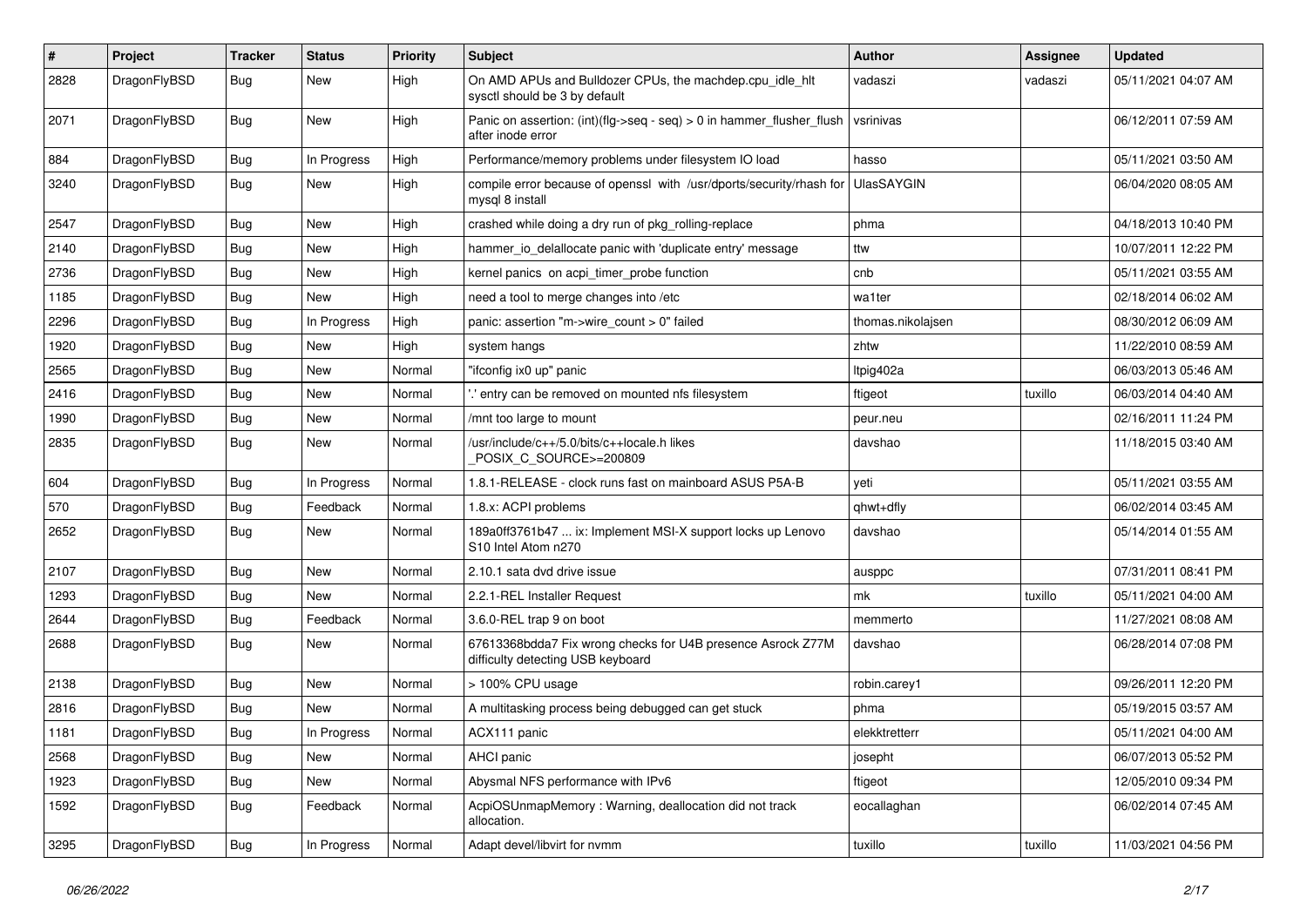| $\pmb{\#}$ | Project      | <b>Tracker</b> | <b>Status</b> | <b>Priority</b> | Subject                                                                                                            | Author       | Assignee | <b>Updated</b>      |
|------------|--------------|----------------|---------------|-----------------|--------------------------------------------------------------------------------------------------------------------|--------------|----------|---------------------|
| 3135       | DragonFlyBSD | Submit         | New           | Normal          | Add EVFILT_RECV and EVFILT_SEND                                                                                    | tautolog     |          | 05/25/2018 09:59 PM |
| 3227       | DragonFlyBSD | Submit         | New           | Normal          | Add HAMMER2 instructions in the installation medium README                                                         | daftaupe     |          | 03/26/2020 03:34 PM |
| 3276       | DragonFlyBSD | Submit         | New           | Normal          | Add option controlling whether gpt expand expands the last partition<br>(needs testing)                            | falsifian    |          | 07/10/2021 03:35 AM |
| 3189       | DragonFlyBSD | Bug            | <b>New</b>    | Normal          | Allow DragonFly Mail Agent to accept an alternate config via<br>command line switch                                | iang         |          | 08/16/2021 12:42 AM |
| 2921       | DragonFlyBSD | Submit         | New           | Normal          | Allow moused to accept userland mouse events                                                                       | tautolog     |          | 05/11/2021 04:08 AM |
| 2430       | DragonFlyBSD | <b>Bug</b>     | <b>New</b>    | Normal          | Alternate Password Hash method                                                                                     | robin.carey1 |          | 10/07/2012 06:28 AM |
| 1975       | DragonFlyBSD | <b>Bug</b>     | New           | Normal          | Applications seg fault in select() and poll()                                                                      | rumcic       |          | 05/31/2022 02:58 PM |
| 2434       | DragonFlyBSD | Bug            | New           | Normal          | BTX Halted - Boot fails on USB/GUI                                                                                 | lucmv        |          | 10/17/2012 08:12 PM |
| 2630       | DragonFlyBSD | Bug            | New           | Normal          | Bring in latest iconv fixes from FreeBSD10 as well as csmapper<br>updates                                          | tuxillo      |          | 05/11/2021 03:54 AM |
| 3314       | DragonFlyBSD | Bug            | <b>New</b>    | Normal          | Bring virtio_console(4) from FreeBSD                                                                               | tuxillo      | tuxillo  | 05/29/2022 08:24 AM |
| 1430       | DragonFlyBSD | Bug            | New           | Normal          | Buggy $w(1)$ ?                                                                                                     | hasso        | alexh    | 11/24/2010 08:09 AM |
| 2210       | DragonFlyBSD | Bug            | New           | Normal          | Bugtracker cannot assign default project for new users                                                             | ahuete.devel |          | 11/17/2011 11:30 AM |
| 1411       | DragonFlyBSD | Bug            | Feedback      | Normal          | Burning doesn't work with ahci(4)                                                                                  | hasso        | dillon   | 05/11/2021 04:00 AM |
| 1727       | DragonFlyBSD | Bug            | Feedback      | Normal          | CD boot panic (2.6.1) (usb?)                                                                                       | kiril        |          | 05/15/2022 05:10 AM |
| 1786       | DragonFlyBSD | Bug            | <b>New</b>    | Normal          | Calling NULL function pointer initiates panic loop                                                                 | sjg          |          | 10/11/2010 05:28 PM |
| 3313       | DragonFlyBSD | Bug            | New           | Normal          | Can't boot from my live USB at all. The kernel loading process<br>hangs.                                           | rempas       |          | 06/03/2022 12:16 AM |
| 1961       | DragonFlyBSD | Bug            | <b>New</b>    | Normal          | Can't create dump from DDB                                                                                         | shamaz       |          | 01/29/2011 09:02 PM |
| 2611       | DragonFlyBSD | Bug            | New           | Normal          | Change in IP address results in network not working                                                                | phma         |          | 12/05/2013 07:55 PM |
| 1302       | DragonFlyBSD | Bug            | In Progress   | Normal          | Checkpoint regression?                                                                                             | sjg          | sjg      | 07/10/2013 05:22 PM |
| 3152       | DragonFlyBSD | Bug            | Feedback      | Normal          | Console's size in ttyv0 and single user mode is sticking to 80x25,<br>while ttyv1 can make use of the whole screen | overtime     |          | 02/24/2019 01:08 AM |
| 1916       | DragonFlyBSD | Bug            | <b>New</b>    | Normal          | Constant crashes on x86_64 with UFS                                                                                | lentferj     |          | 11/21/2010 07:40 PM |
| 3281       | DragonFlyBSD | Bug            | New           | Normal          | Crash after leaving unattended for a while                                                                         | bhaible      |          | 07/10/2021 03:32 AM |
| 2444       | DragonFlyBSD | Bug            | <b>New</b>    | Normal          | Crash during Hammer overnight cleanup                                                                              | justin       |          | 11/04/2012 07:58 AM |
| 3208       | DragonFlyBSD | Bug            | New           | Normal          | Crash related to nfsd                                                                                              | tse          |          | 06/11/2020 05:52 AM |
| 2283       | DragonFlyBSD | <b>Bug</b>     | <b>New</b>    | Normal          | DFBSD DragonFly v2.13.0.957.g4f459 - pmap_release: page<br>should already be gone 0xc27120bc                       | tuxillo      |          | 01/23/2012 03:03 AM |
| 1332       | DragonFlyBSD | <b>Bug</b>     | Feedback      | Normal          | DFBSD 2.2 - Booting usbcdrom/usbsticks on thinkpad hangs on<br>"BTX Halted"                                        | tuxillo      |          | 05/11/2021 04:00 AM |
| 2078       | DragonFlyBSD | Bug            | New           | Normal          | DFBSD i386 v2.11.0.201.g3ed2f - Panic during installworld into a<br>vn0 device                                     | tuxillo      |          | 05/19/2011 07:50 PM |
| 2084       | DragonFlyBSD | Bug            | New           | Normal          | DFBSD v2.11.0.242.g4d317 - panic: zone: entry not free                                                             | tuxillo      |          | 07/03/2012 01:23 AM |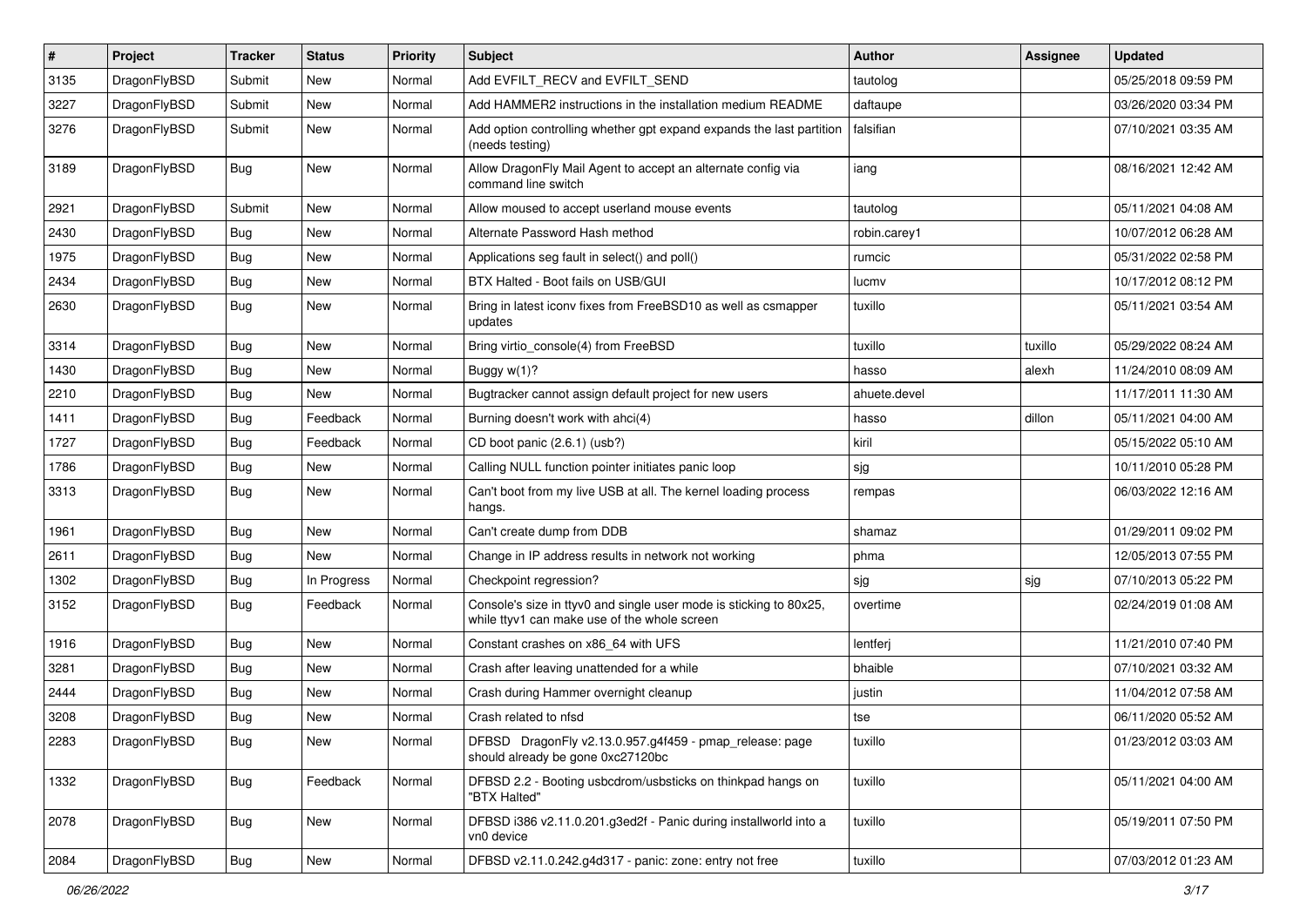| $\vert$ # | Project      | <b>Tracker</b> | <b>Status</b> | <b>Priority</b> | Subject                                                                                                   | Author        | <b>Assignee</b> | <b>Updated</b>      |
|-----------|--------------|----------------|---------------|-----------------|-----------------------------------------------------------------------------------------------------------|---------------|-----------------|---------------------|
| 2129      | DragonFlyBSD | <b>Bug</b>     | New           | Normal          | DFBSD v2.11.0.661.gf9438 i386 - panic: lockmgr thrd_sleep                                                 | tuxillo       |                 | 09/05/2011 09:49 AM |
| 2166      | DragonFlyBSD | <b>Bug</b>     | New           | Normal          | DFBSD v2.13.0.109.g05b9d - Strange lockups                                                                | tuxillo       |                 | 10/29/2011 11:20 AM |
| 2171      | DragonFlyBSD | <b>Bug</b>     | New           | Normal          | DFBSD v2.13.0.151.gdc8442 - panic: assertion "(*ptep &<br>$(PG_MANAGED PG_V)) == PG_V"$                   | tuxillo       |                 | 11/04/2011 05:06 PM |
| 1959      | DragonFlyBSD | Bug            | <b>New</b>    | Normal          | DFBSD v2.9.1.422.gc98f2 - Panic during boot - IPv6 and PF                                                 | tuxillo       |                 | 01/13/2011 03:37 AM |
| 2358      | DragonFlyBSD | <b>Bug</b>     | In Progress   | Normal          | DFBSD v3.0.2.32.g928ca - panic: hammer: insufficient undo FIFO<br>space!                                  | tuxillo       | tuxillo         | 05/10/2021 02:50 AM |
| 2345      | DragonFlyBSD | <b>Bug</b>     | In Progress   | Normal          | DFBSD v3.1.0.457.gd679f - NFS panic on diskless station                                                   | tuxillo       |                 | 04/07/2012 05:22 PM |
| 2351      | DragonFlyBSD | <b>Bug</b>     | In Progress   | Normal          | DFBSD v3.1.0.579.g44ccf - Stuck during startup, random freezes                                            | tuxillo       |                 | 04/24/2012 08:21 AM |
| 2498      | DragonFlyBSD | <b>Bug</b>     | New           | Normal          | DFBSD v3.2.2-RELEASE - LIST_FIRST(&bp->b_dep) == NULL"<br>failed in vfs_vmio_release                      | tuxillo       |                 | 05/31/2022 04:09 PM |
| 2585      | DragonFlyBSD | <b>Bug</b>     | New           | Normal          | Dfly 3.4.3 on ESXi 5.1, HP Smart Array P410 passthrough<br>recognised, but not functioning                | yggdrasil     | swildner        | 05/09/2022 08:14 AM |
| 2595      | DragonFlyBSD | <b>Bug</b>     | <b>New</b>    | Normal          | DragonFly 3.4.3 crashes on SUN Blade X6250 with Qlogic ISP 2432<br>FC card                                | Turvamies     |                 | 10/07/2013 11:53 AM |
| 2619      | DragonFlyBSD | <b>Bug</b>     | <b>New</b>    | Normal          | DragonFly 3.6 can't be installed on a 6TB volume                                                          | ftigeot       |                 | 02/23/2014 11:55 PM |
| 3197      | DragonFlyBSD | <b>Bug</b>     | New           | Normal          | DragonFly upgrades                                                                                        | tse           |                 | 04/18/2020 04:18 PM |
| 2556      | DragonFlyBSD | <b>Bug</b>     | Feedback      | Normal          | DragonFly v3.5.0.81.gd3479 - Process signal weirdness                                                     | tuxillo       |                 | 12/17/2013 03:48 PM |
| 3299      | DragonFlyBSD | <b>Bug</b>     | In Progress   | Normal          | DragonFlyBSD reports utterly wrong uptime (most of the time, right<br>after booting in)                   | adrian        |                 | 11/11/2021 01:43 PM |
| 1669      | DragonFlyBSD | <b>Bug</b>     | In Progress   | Normal          | Drive wont open using button                                                                              | elekktretterr |                 | 02/29/2012 12:05 PM |
| 3147      | DragonFlyBSD | Submit         | New           | Normal          | Enable headless installation                                                                              | ddegroot      |                 | 10/09/2018 01:25 PM |
| 979       | DragonFlyBSD | <b>Bug</b>     | Feedback      | Normal          | Failure-prone USB mass storage (SB600? msdosfs? CAM?)                                                     | floid         |                 | 01/15/2015 08:38 AM |
| 2799      | DragonFlyBSD | <b>Bug</b>     | New           | Normal          | Fatal trap 12 caused by moused(8) -p /dev/cual0                                                           | opvalues      |                 | 03/04/2015 11:01 PM |
| 2072      | DragonFlyBSD | Bug            | <b>New</b>    | Normal          | Fatal trap 12: stopped at lwkt_send_ipiq3                                                                 | rumcic        |                 | 05/17/2011 04:12 AM |
| 3201      | DragonFlyBSD | Submit         | New           | Normal          | Fixes make search display                                                                                 | htse          |                 | 08/20/2021 04:02 PM |
| 1877      | DragonFlyBSD | <b>Bug</b>     | New           | Normal          | Freeze during 1st hammer cleanup after new install                                                        | elekktretterr |                 | 05/15/2022 11:43 AM |
| 2674      | DragonFlyBSD | <b>Bug</b>     | New           | Normal          | <b>GPT Support</b>                                                                                        | ftigeot       |                 | 12/28/2015 02:54 PM |
| 3301      | DragonFlyBSD | Bug            | New           | Normal          | Gkrellm from the packages is not showing logged in users in main<br>window, logged in users always $== 0$ | adrian        |                 | 01/08/2022 04:24 AM |
| 3047      | DragonFlyBSD | Bug            | New           | Normal          | HAMMER critical write error                                                                               | samuel        |                 | 06/19/2019 09:50 AM |
| 1749      | DragonFlyBSD | <b>Bug</b>     | In Progress   | Normal          | HAMMER fsstress panic in hammer_flush_inode_core<br>'ip->flush_state != HAMMER_FST_FLUSH'                 | vsrinivas     |                 | 05/11/2021 04:06 AM |
| 1744      | DragonFlyBSD | <b>Bug</b>     | In Progress   | Normal          | HAMMER fsstress panic in hammer setup child callback                                                      | vsrinivas     |                 | 05/11/2021 04:05 AM |
| 2898      | DragonFlyBSD | <b>Bug</b>     | New           | Normal          | HAMMER panic                                                                                              | pavalos       |                 | 11/03/2018 07:05 AM |
| 1717      | DragonFlyBSD | <b>Bug</b>     | Feedback      | Normal          | HAMMER panic in hammer_cursor_down()                                                                      | josepht1      |                 | 05/11/2021 04:05 AM |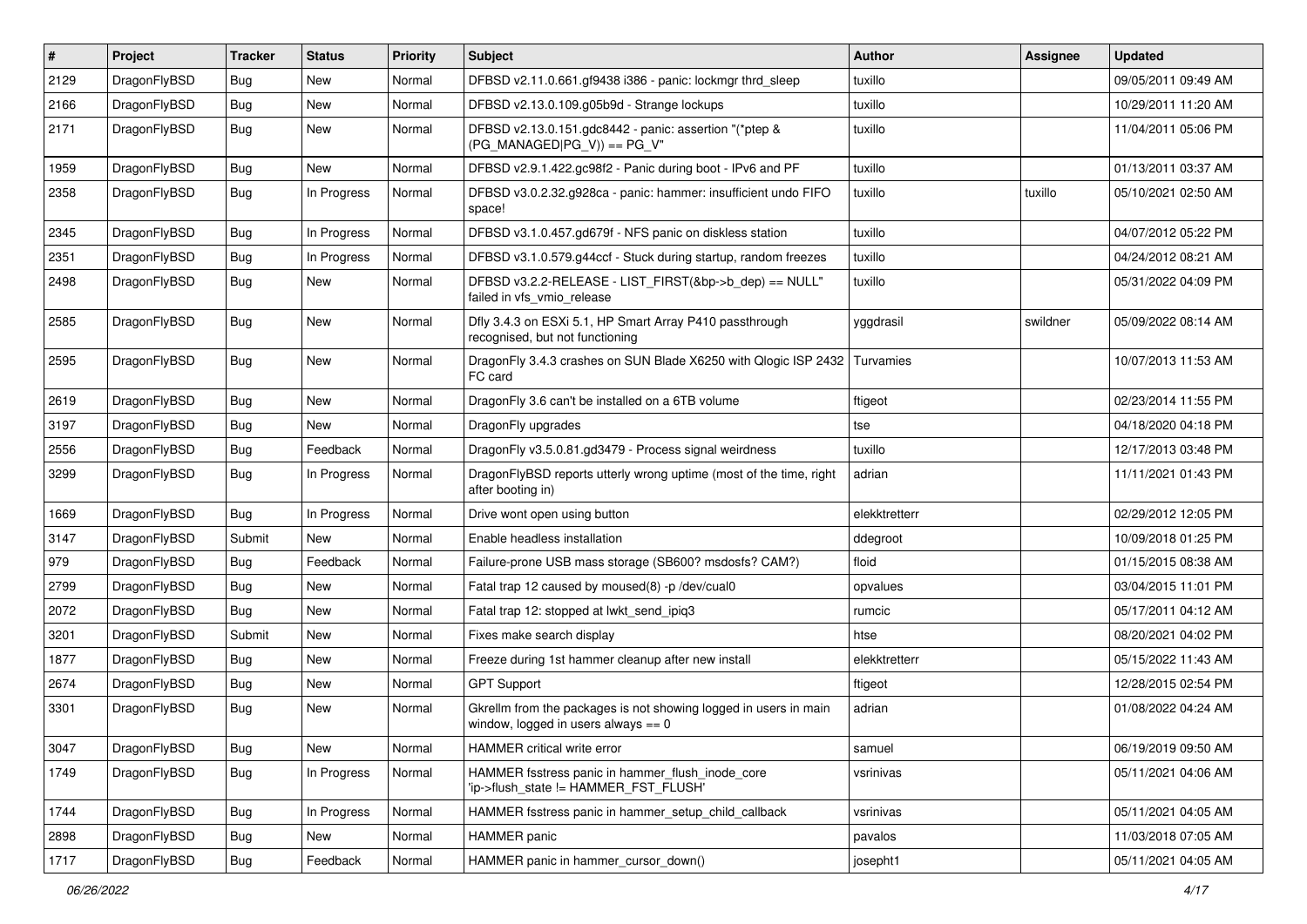| #    | Project      | <b>Tracker</b> | <b>Status</b> | <b>Priority</b> | <b>Subject</b>                                                                                                       | <b>Author</b> | <b>Assignee</b> | <b>Updated</b>      |
|------|--------------|----------------|---------------|-----------------|----------------------------------------------------------------------------------------------------------------------|---------------|-----------------|---------------------|
| 2647 | DragonFlyBSD | Bug            | <b>New</b>    | Normal          | HAMMER panic on 3.6.0                                                                                                | tuxillo       |                 | 05/11/2021 03:54 AM |
| 2863 | DragonFlyBSD | Bug            | <b>New</b>    | Normal          | HAMMER synch tid is zero                                                                                             | shamaz        |                 | 12/12/2015 11:24 PM |
| 2287 | DragonFlyBSD | Bug            | New           | Normal          | HAMMER(ROOT) Illegal UNDO TAIL signature at<br>300000001967c000                                                      | y0n3t4n1      |                 | 11/07/2018 01:22 AM |
| 3249 | DragonFlyBSD | <b>Bug</b>     | <b>New</b>    | Normal          | HAMMER2 fsync(2) not working properly                                                                                | tkusumi       |                 | 09/21/2020 07:07 AM |
| 3246 | DragonFlyBSD | <b>Bug</b>     | <b>New</b>    | Normal          | HAMMER2 unable to handle ENOSPC properly                                                                             | tkusumi       |                 | 09/04/2020 11:11 AM |
| 2803 | DragonFlyBSD | <b>Bug</b>     | <b>New</b>    | Normal          | HAMMER: Warning: UNDO area too small!                                                                                | ftigeot       |                 | 03/11/2015 03:42 PM |
| 2958 | DragonFlyBSD | <b>Bug</b>     | Feedback      | Normal          | Hammer FS dies during pruning after massive write load                                                               | neilb         |                 | 10/11/2016 04:20 AM |
| 2852 | DragonFlyBSD | <b>Bug</b>     | New           | Normal          | Hammer File System - hangs on undo during system boot / mount -<br>will not recover on DragonFlyBSD newer than 3.6.0 | abale         |                 | 05/11/2021 04:07 AM |
| 1907 | DragonFlyBSD | Bug            | <b>New</b>    | Normal          | Hammer crash in hammer_flusher_flush()                                                                               | swildner      |                 | 11/11/2010 05:07 AM |
| 1469 | DragonFlyBSD | Bug            | In Progress   | Normal          | Hammer history security concern                                                                                      | corecode      | tuxillo         | 05/11/2021 03:52 AM |
| 1330 | DragonFlyBSD | <b>Bug</b>     | Feedback      | Normal          | Hammer, usb disk, SYNCHRONIZE CACHE failure                                                                          | josepht       |                 | 06/02/2014 04:56 AM |
| 2738 | DragonFlyBSD | Bug            | <b>New</b>    | Normal          | Hammer: Strange behavior when trying to recover old version of<br>moved file                                         | roland        |                 | 11/20/2014 08:02 AM |
| 3215 | DragonFlyBSD | Bug            | <b>New</b>    | Normal          | Hang in tcdrain(3) after write(3)                                                                                    | noloader      |                 | 11/25/2019 03:08 PM |
| 1718 | DragonFlyBSD | Bug            | Feedback      | Normal          | IDE disk drive not detected by x86 64 2.6.1 Live CD                                                                  | bcox          |                 | 11/27/2021 08:25 AM |
| 2535 | DragonFlyBSD | <b>Bug</b>     | <b>New</b>    | Normal          | Imap processes apparentlt blocked on disk I/O                                                                        | ftigeot       |                 | 04/02/2013 09:31 AM |
| 1836 | DragonFlyBSD | <b>Bug</b>     | New           | Normal          | Incorrect TCP checksum show up in tcpdump                                                                            | robgar1       |                 | 05/15/2022 11:22 AM |
| 1144 | DragonFlyBSD | Bug            | Feedback      | Normal          | Incorrect clock under KVM                                                                                            | msylvan       |                 | 03/09/2013 01:17 PM |
| 3120 | DragonFlyBSD | Bug            | <b>New</b>    | Normal          | Intel AC 8260 firmware does not load                                                                                 | Vintodrimmer  |                 | 08/28/2018 03:30 AM |
| 2994 | DragonFlyBSD | <b>Bug</b>     | <b>New</b>    | Normal          | Intermittent boot hangs after git: hammer - HAMMER Version 7                                                         | davshao       |                 | 03/30/2017 02:06 PM |
| 1486 | DragonFlyBSD | <b>Bug</b>     | Feedback      | Normal          | Interrupt storm related to SATA DVD device                                                                           | hasso         |                 | 05/11/2021 04:01 AM |
| 3269 | DragonFlyBSD | Bug            | In Progress   | Normal          | Is double-buffer'd buf still required by HAMMER2?                                                                    | tkusumi       |                 | 05/12/2021 04:09 PM |
| 1192 | DragonFlyBSD | Submit         | <b>New</b>    | Normal          | KKASSERTs in sys/kern/uipc_{msg,socket}.c are too strict                                                             | rumcic        |                 | 05/11/2021 04:07 AM |
| 3280 | DragonFlyBSD | <b>Bug</b>     | <b>New</b>    | Normal          | KMS console and i915(4) not working in 6.0                                                                           | cmusser       |                 | 07/10/2021 03:35 AM |
| 2473 | DragonFlyBSD | Bug            | <b>New</b>    | Normal          | Kernel crash when trying to up the wpi0 device (Dfly<br>v3.3.0.758.g47388-DEVELOPMENT)                               | tomaz         |                 | 02/24/2014 08:50 AM |
| 2250 | DragonFlyBSD | Bug            | <b>New</b>    | Normal          | Kernel panic                                                                                                         | adamk         |                 | 11/23/2018 01:10 AM |
| 3247 | DragonFlyBSD | <b>Bug</b>     | New           | Normal          | Kernel panic doing nothing much                                                                                      | phma          |                 | 09/12/2020 11:40 PM |
| 1594 | DragonFlyBSD | <b>Bug</b>     | New           | Normal          | Kernel panic during boot from Live CD on Dell E6400                                                                  | bodie         |                 | 05/11/2021 03:54 AM |
| 2891 | DragonFlyBSD | <b>Bug</b>     | New           | Normal          | Kernel panic in IEEE802.11 related code                                                                              | shamaz        |                 | 05/29/2016 05:49 PM |
| 3235 | DragonFlyBSD | <b>Bug</b>     | New           | Normal          | Kernel panic in devfs_vnops.c                                                                                        | mneumann      |                 | 04/28/2020 07:00 AM |
| 3224 | DragonFlyBSD | Bug            | New           | Normal          | Kernel panic when trying to ping6                                                                                    | zhtw          |                 | 03/08/2020 08:55 AM |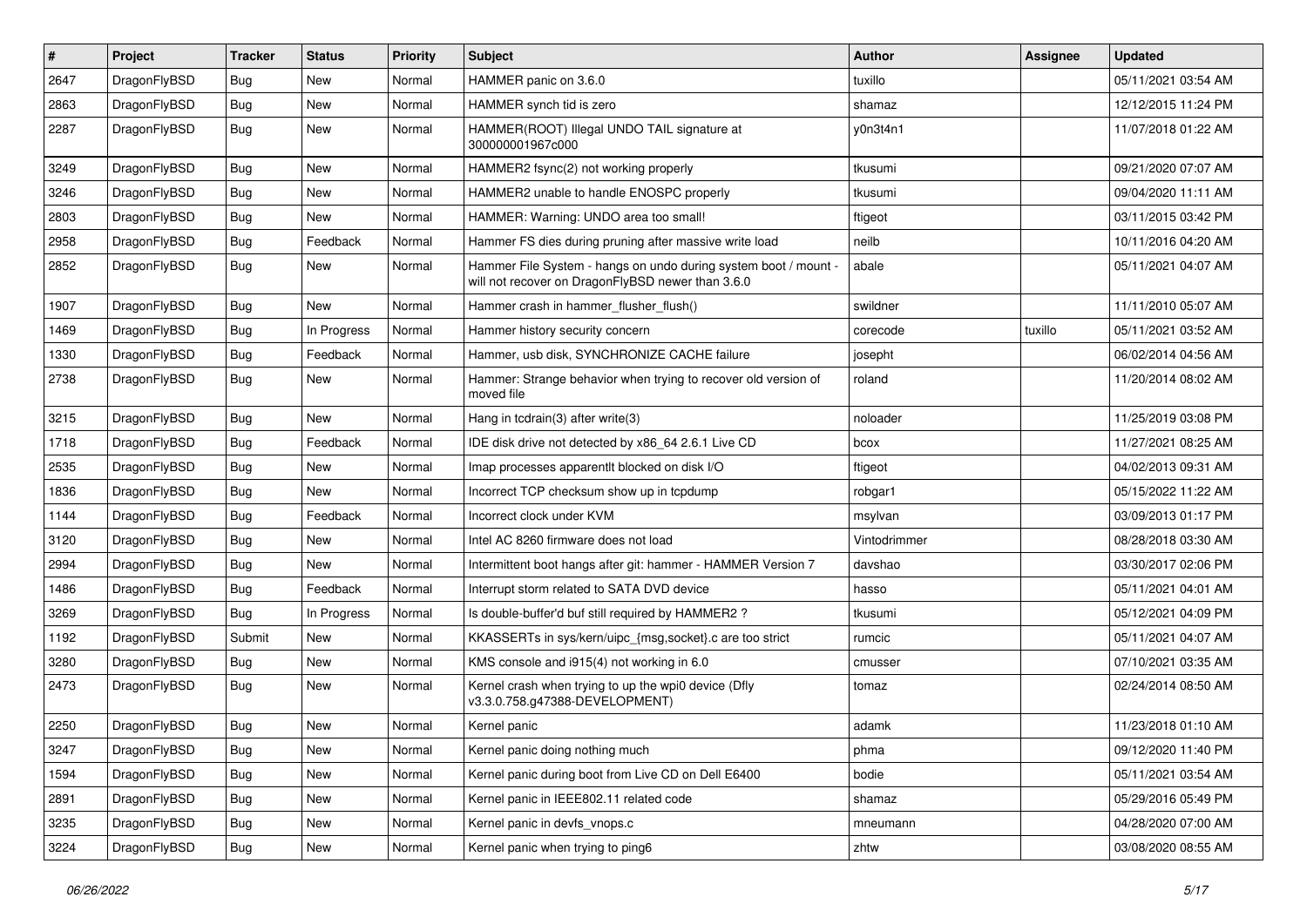| $\sharp$ | Project      | <b>Tracker</b> | <b>Status</b> | <b>Priority</b> | Subject                                                                                         | Author        | Assignee  | <b>Updated</b>      |
|----------|--------------|----------------|---------------|-----------------|-------------------------------------------------------------------------------------------------|---------------|-----------|---------------------|
| 2052     | DragonFlyBSD | <b>Bug</b>     | <b>New</b>    | Normal          | Kernel panic: CPU APIC ID out of range                                                          | Anonymous     |           | 05/02/2011 11:06 AM |
| 3218     | DragonFlyBSD | Bug            | New           | Normal          | Kernel panics are not sent to comconsole when booted over EFI                                   | mqudsi        |           | 12/02/2019 08:52 PM |
| 1899     | DragonFlyBSD | <b>Bug</b>     | New           | Normal          | Keyboard doesn't work                                                                           | fransm        |           | 05/15/2022 03:32 PM |
| 2004     | DragonFlyBSD | <b>Bug</b>     | New           | Normal          | LWKT WAIT IPIQ panic                                                                            | steve         |           | 03/08/2011 05:46 PM |
| 2414     | DragonFlyBSD | Bug            | In Progress   | Normal          | Lenovo S10 acpi freeze (not new)                                                                | davshao       |           | 05/11/2021 04:13 AM |
| 1591     | DragonFlyBSD | <b>Bug</b>     | Feedback      | Normal          | Lenovo X301 hangs with AHCI Driver CMD TIMEOUT<br>STS=d0 <bsy></bsy>                            | eocallaghan   |           | 05/11/2021 04:05 AM |
| 168      | DragonFlyBSD | Bug            | In Progress   | Normal          | Livelocked limit engaged while trying to setup IPW wireless                                     | mschacht      | sepherosa | 05/11/2021 04:05 AM |
| 1502     | DragonFlyBSD | <b>Bug</b>     | In Progress   | Normal          | Lock while deleting files from nohistory HAMMER directories                                     | hasso         |           | 03/10/2013 04:28 AM |
| 3165     | DragonFlyBSD | Bug            | <b>New</b>    | Normal          | Looping at boot time                                                                            | gop           |           | 12/28/2018 01:04 PM |
| 1456     | DragonFlyBSD | <b>Bug</b>     | Feedback      | Normal          | Microsoft wireless desktop problems                                                             | elekktretterr |           | 01/15/2015 08:34 AM |
| 1463     | DragonFlyBSD | <b>Bug</b>     | New           | Normal          | Mountroot before drives are initialized                                                         | elekktretterr |           | 12/07/2010 01:30 PM |
| 1695     | DragonFlyBSD | <b>Bug</b>     | New           | Normal          | NFS-related system breakdown                                                                    | Anonymous     |           | 04/10/2014 12:35 AM |
| 2496     | DragonFlyBSD | <b>Bug</b>     | New           | Normal          | NTFS malloc limit exceeded                                                                      | plasmob       | tuxillo   | 02/19/2013 08:47 AM |
| 3310     | DragonFlyBSD | Bug            | In Progress   | Normal          | NVMM+QEMU fail to boot with UEFI: Mem Assist Failed<br>[gpa=0xfffffff0]                         | liweitianux   |           | 01/11/2022 03:22 PM |
| 3317     | DragonFlyBSD | Bug            | In Progress   | Normal          | Network vtnet0 not working on Hetzner cloud                                                     | mneumann      |           | 06/18/2022 03:55 AM |
| 1774     | DragonFlyBSD | Bug            | <b>New</b>    | Normal          | New IP header cleanup branch available for testing                                              | dillon        |           | 05/15/2022 10:59 AM |
| 2051     | DragonFlyBSD | Bug            | New           | Normal          | No ipv6 lan route entry created on 2.10                                                         | ftigeot       |           | 04/21/2011 10:37 AM |
| 2717     | DragonFlyBSD | Submit         | Feedback      | Normal          | Out of range numeric handling                                                                   | dclink        | tuxillo   | 05/11/2021 04:08 AM |
| 2161     | DragonFlyBSD | <b>Bug</b>     | New           | Normal          | Outdated xorg.conf file gets installed into etc and screws up mouse                             | eocallaghan   |           | 10/27/2011 01:51 PM |
| 3199     | DragonFlyBSD | <b>Bug</b>     | New           | Normal          | PFS label not found panic                                                                       | tse           |           | 08/21/2019 03:51 AM |
| 1580     | DragonFlyBSD | Bug            | Feedback      | Normal          | Panic (Fatal trap 12: page fault while in kernel mode) while playing<br>with pf and netif names | rumcic        |           | 12/21/2018 01:21 AM |
| 2037     | DragonFlyBSD | Bug            | Feedback      | Normal          | Panic Bad link elm while building packages                                                      | ftigeot       | dillon    | 04/21/2011 07:20 AM |
| 2812     | DragonFlyBSD | Bug            | New           | Normal          | Panic on Intel DE3815TYKHE                                                                      | tmorp         |           | 05/14/2015 03:14 PM |
| 2081     | DragonFlyBSD | <b>Bug</b>     | Feedback      | Normal          | Panic on device "detach" / "failure"                                                            | vsrinivas     |           | 02/29/2012 07:11 AM |
| 1939     | DragonFlyBSD | <b>Bug</b>     | New           | Normal          | Panic on nightly build and stress test box                                                      | lentferj      |           | 12/18/2010 08:41 AM |
| 1250     | DragonFlyBSD | Bug            | Feedback      | Normal          | Panic upon plugging an USB flash drive into the machine                                         | rumcic        |           | 03/10/2013 05:17 AM |
| 1873     | DragonFlyBSD | <b>Bug</b>     | New           | Normal          | Panic upon usb mouse detach and reattaching                                                     | rumcic        |           | 02/01/2011 09:53 AM |
| 2641     | DragonFlyBSD | Bug            | New           | Normal          | Panic when loading natapci as module                                                            | tuxillo       |           | 05/11/2021 03:54 AM |
| 1860     | DragonFlyBSD | Bug            | Feedback      | Normal          | Panic while creating UFS fs on vn(4) for initrd                                                 | matthias      |           | 02/29/2012 07:16 AM |
| 2092     | DragonFlyBSD | Bug            | New           | Normal          | Panic: Bad link elm 0x next->prev != elm                                                        | masterblaster | dillon    | 12/04/2011 12:49 PM |
| 2617     | DragonFlyBSD | <b>Bug</b>     | Feedback      | Normal          | Possible issue with wireless mouse on 3.6 release                                               | FilippoMo     |           | 01/14/2015 03:42 PM |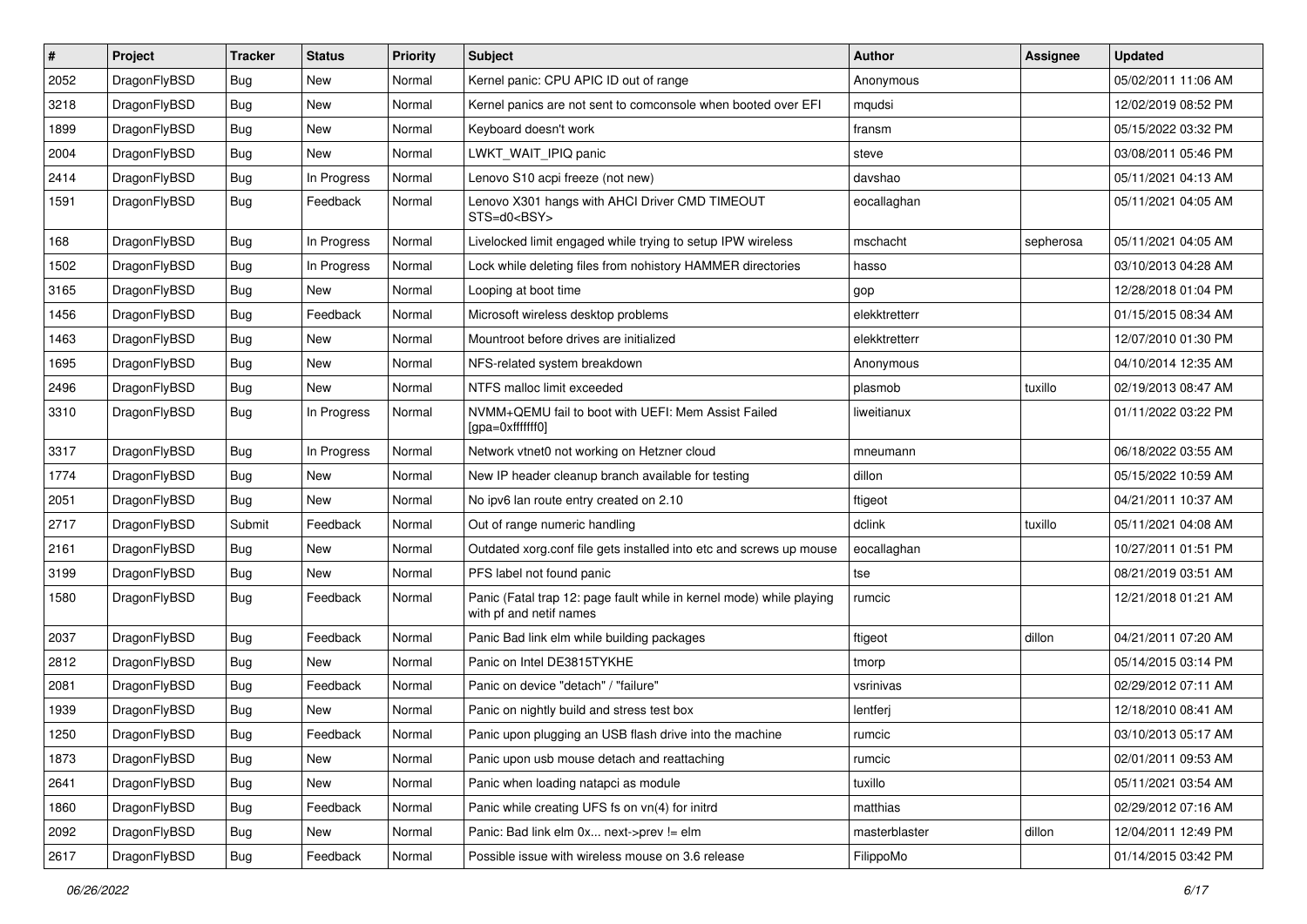| $\vert$ # | <b>Project</b> | <b>Tracker</b> | <b>Status</b> | <b>Priority</b> | <b>Subject</b>                                                                             | Author          | Assignee | <b>Updated</b>      |
|-----------|----------------|----------------|---------------|-----------------|--------------------------------------------------------------------------------------------|-----------------|----------|---------------------|
| 1668      | DragonFlyBSD   | Bug            | Feedback      | Normal          | Power button not working                                                                   | elekktretterr   |          | 03/10/2013 06:22 AM |
| 3117      | DragonFlyBSD   | Bug            | New           | Normal          | Problem with colours if "intel" video-driver used                                          | dpostolov       |          | 01/07/2018 11:35 PM |
| 2881      | DragonFlyBSD   | <b>Bug</b>     | <b>New</b>    | Normal          | Pulseaudio hangs/resets system when starting X11                                           | mneumann        |          | 01/09/2016 03:08 AM |
| 3134      | DragonFlyBSD   | Bug            | New           | Normal          | RFC 3021 (/31 networks) appear to be unsupported                                           | jailbird        |          | 05/16/2018 11:03 PM |
| 2288      | DragonFlyBSD   | Bug            | Feedback      | Normal          | Random IO performance loss introduced since January 1st                                    | lentferi        |          | 01/23/2013 04:21 PM |
| 2819      | DragonFlyBSD   | <b>Bug</b>     | In Progress   | Normal          | Random micro system freezes after a week of uptime                                         | ftigeot         | dillon   | 08/16/2015 08:46 PM |
| 2509      | DragonFlyBSD   | <b>Bug</b>     | <b>New</b>    | Normal          | Redefinition of DIRBLKSIZ in restore(8)                                                    | swildner        |          | 06/04/2022 04:40 AM |
| 2933      | DragonFlyBSD   | Submit         | <b>New</b>    | Normal          | Remove unix domain socket support from cat(1)                                              | sevan           |          | 08/01/2016 08:10 PM |
| 2629      | DragonFlyBSD   | <b>Bug</b>     | <b>New</b>    | Normal          | Replace gcc44 with llvm34, clang34, and libc++                                             | tuxillo         |          | 06/02/2014 02:30 PM |
| 3298      | DragonFlyBSD   | <b>Bug</b>     | New           | Normal          | Running "w" and having logged in via XDM through VNC, "w" prints<br>an extra error message | piecuch         |          | 10/25/2021 09:16 AM |
| 3029      | DragonFlyBSD   | <b>Bug</b>     | New           | Normal          | Running DflyBSD 4.8 on FreeBSD bhyve as a guest                                            | iron            |          | 05/13/2022 04:33 AM |
| 3300      | DragonFlyBSD   | <b>Bug</b>     | <b>New</b>    | Normal          | Running Xvnc from TigerVNC package through the INETD daemon<br>in TCP WAIT mode fails hard | adrian          |          | 01/08/2022 04:25 AM |
| 2587      | DragonFlyBSD   | <b>Bug</b>     | New           | Normal          | SATA DVD writer not detected by DragonFly                                                  | srussell        |          | 09/04/2020 08:55 AM |
| 1194      | DragonFlyBSD   | Bug            | New           | Normal          | SCSI errors while trying to copy photos from my camera                                     | elekktretterr   |          | 01/14/2015 04:39 PM |
| 3243      | DragonFlyBSD   | <b>Bug</b>     | <b>New</b>    | Normal          | SMART status not reported properly for SSD disks                                           | daftaupe        |          | 09/09/2020 11:03 PM |
| 2731      | DragonFlyBSD   | Bug            | In Progress   | Normal          | Screen full of random colors when starting Xorg with Intel Haswell<br>HD Graphics P4600    | ikatzmaier      |          | 11/12/2014 04:08 PM |
| 3278      | DragonFlyBSD   | Bug            | New           | Normal          | Second screen image is distorted                                                           | arcade@b1t.name |          | 07/10/2021 03:36 AM |
| 2094      | DragonFlyBSD   | <b>Bug</b>     | <b>New</b>    | Normal          | Segfault when gdb printing backtrace from core dump                                        | greenrd         |          | 06/25/2011 04:14 PM |
| 3318      | DragonFlyBSD   | <b>Bug</b>     | In Progress   | Normal          | Segmenation fault when a process resumed with checkpt exits                                | zabolekar       | tuxillo  | 06/18/2022 08:24 AM |
| 3160      | DragonFlyBSD   | Submit         | In Progress   | Normal          | State the implementation difference in pkill/pgrep manual                                  | sevan           | tuxillo  | 06/03/2022 05:15 PM |
| 1336      | DragonFlyBSD   | Bug            | In Progress   | Normal          | Still looking for reports of missed directory entries w/ HAMMER                            | dillon          |          | 05/11/2021 04:00 AM |
| 1884      | DragonFlyBSD   | <b>Bug</b>     | <b>New</b>    | Normal          | System completely freezes while listening music (devbuf: malloc<br>limit exceeded)         | shamaz          |          | 01/24/2011 05:00 PM |
| 2308      | DragonFlyBSD   | <b>Bug</b>     | <b>New</b>    | Normal          | System freeze when unloading snd_hda                                                       | jaydg           |          | 02/19/2012 07:15 AM |
| 2391      | DragonFlyBSD   | <b>Bug</b>     | In Progress   | Normal          | System lock with ahci and acpi enabled on ATI RS690 chipset with<br>SMB600 sata controller | jorisgio        | vadaszi  | 06/03/2015 03:51 PM |
| 3157      | DragonFlyBSD   | Bug            | New           | Normal          | TP-Link UE300 not working in 5.2-RELEASE                                                   | tuxillo         |          | 11/15/2018 02:08 PM |
| 2820      | DragonFlyBSD   | <b>Bug</b>     | New           | Normal          | TP-Link USB Wi-Fi adapter cannot be reattached to the system                               | shamaz          |          | 05/22/2015 09:45 PM |
| 2438      | DragonFlyBSD   | Submit         | Feedback      | Normal          | <b>TRIM</b> fixes                                                                          | Anonymous       | tuxillo  | 05/11/2021 03:45 AM |
| 2371      | DragonFlyBSD   | <b>Bug</b>     | <b>New</b>    | Normal          | Timezone problem with America/Sao Paulo                                                    | raitech         |          | 05/17/2012 01:42 PM |
| 2153      | DragonFlyBSD   | <b>Bug</b>     | <b>New</b>    | Normal          | Too many unuseful warnings at boot                                                         | juanfra684      |          | 10/18/2011 10:16 PM |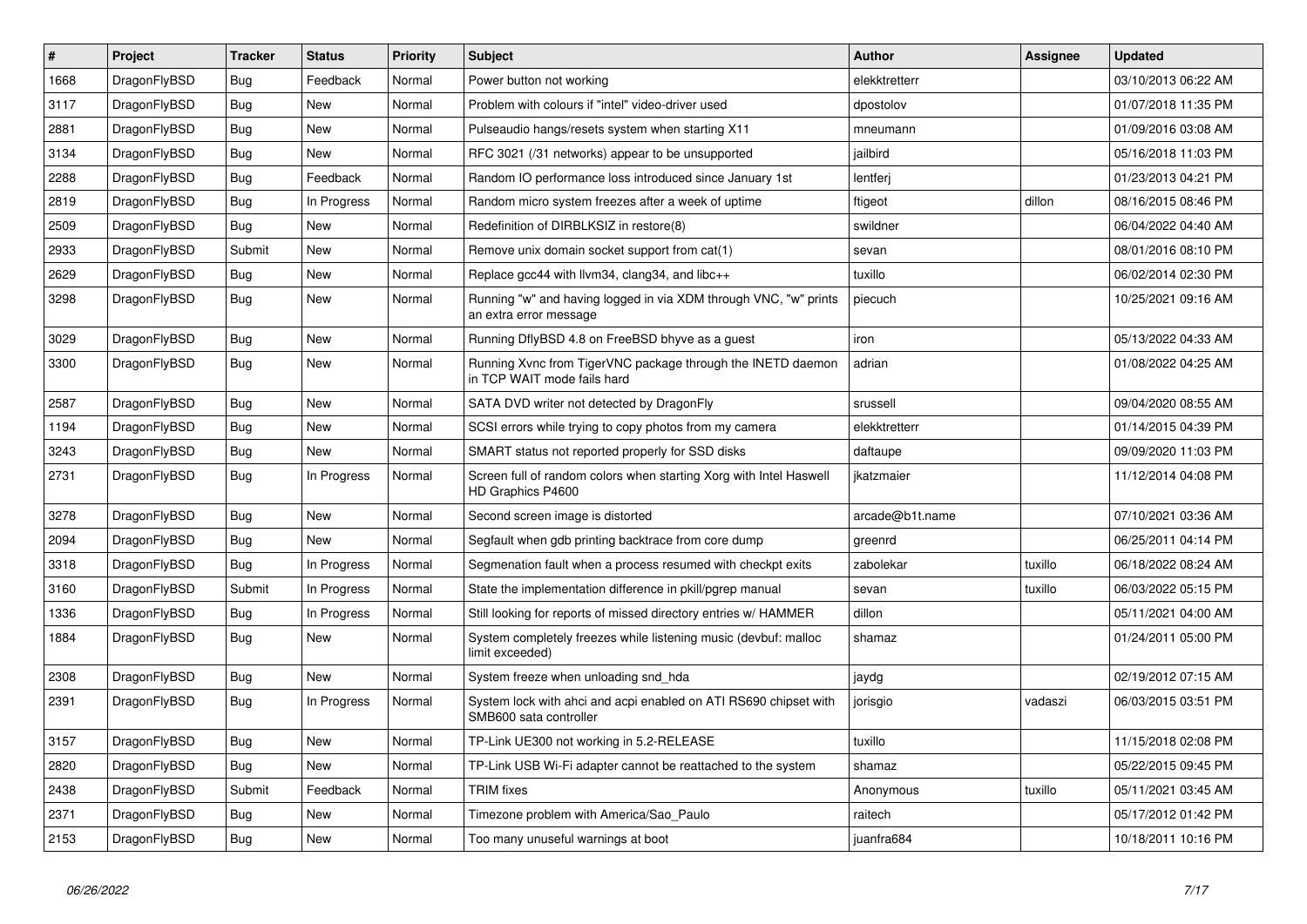| $\pmb{\#}$ | Project      | <b>Tracker</b> | <b>Status</b> | <b>Priority</b> | <b>Subject</b>                                                                                                                                           | Author        | Assignee | <b>Updated</b>      |
|------------|--------------|----------------|---------------|-----------------|----------------------------------------------------------------------------------------------------------------------------------------------------------|---------------|----------|---------------------|
| 2822       | DragonFlyBSD | Bug            | <b>New</b>    | Normal          | USB 3.0 stick throws "reading primary partition table: error<br>accessing offset 000[] for 152" error, while the stick works on any<br>other OS I tested | revuwa        | profmakx | 06/29/2015 05:56 AM |
| 1613       | DragonFlyBSD | <b>Bug</b>     | Feedback      | Normal          | USB Keyboard not working on master                                                                                                                       | elekktretterr |          | 05/11/2021 04:05 AM |
| 3139       | DragonFlyBSD | Bug            | <b>New</b>    | Normal          | USB Mouse Does Not Work in DragonflyBSD guest on VirtualBox                                                                                              | chiguy1256    |          | 06/24/2018 10:14 PM |
| 2802       | DragonFlyBSD | Bug            | New           | Normal          | USB Wifi urtwn0 crash from cd boot                                                                                                                       | opvalues      |          | 03/10/2015 01:07 AM |
| 846        | DragonFlyBSD | <b>Bug</b>     | Feedback      | Normal          | USB bugs:usb mouse can't used!                                                                                                                           | frankning     |          | 01/15/2015 08:36 AM |
| 2077       | DragonFlyBSD | <b>Bug</b>     | New           | Normal          | USB devices conflicting                                                                                                                                  | srussell      |          | 05/17/2011 05:12 PM |
| 2061       | DragonFlyBSD | <b>Bug</b>     | New           | Normal          | USB keyboard boot panic                                                                                                                                  | sjg           |          | 05/04/2012 12:20 AM |
| 1454       | DragonFlyBSD | <b>Bug</b>     | Feedback      | Normal          | Unable to boot from external USB DVD drive                                                                                                               | elekktretterr |          | 05/11/2021 04:01 AM |
| 1560       | DragonFlyBSD | <b>Bug</b>     | Feedback      | Normal          | Unable to modify partition table on ThinkPad T61p during install                                                                                         | rehsack       |          | 01/15/2015 08:57 AM |
| 998        | DragonFlyBSD | <b>Bug</b>     | In Progress   | Normal          | Unconfiguring a vn while it is mounted                                                                                                                   | rumcic        | tuxillo  | 05/11/2021 04:00 AM |
| 2316       | DragonFlyBSD | Bug            | <b>New</b>    | Normal          | Ungraceful invalid password handling for adding a new user in the<br>installer                                                                           | rune          |          | 04/27/2012 11:23 PM |
| 3031       | DragonFlyBSD | Submit         | In Progress   | Normal          | Update drm/radeon to Linux 4.7.10 as much as possible                                                                                                    | davshao       | ftigeot  | 08/19/2021 12:33 PM |
| 3145       | DragonFlyBSD | Submit         | In Progress   | Normal          | Update libelf to FreeBSD 12 current and build as base library usable<br>by ports                                                                         | davshao       | tuxillo  | 08/20/2021 03:58 PM |
| 3154       | DragonFlyBSD | Submit         | <b>New</b>    | Normal          | Update serial handling in bootloader                                                                                                                     | ddegroot      | dillon   | 11/06/2018 11:21 PM |
| 1390       | DragonFlyBSD | Bug            | In Progress   | Normal          | Use id_t type for {get,set}priority()                                                                                                                    | Anonymous     | tuxillo  | 07/05/2019 02:18 AM |
| 2622       | DragonFlyBSD | <b>Bug</b>     | New           | Normal          | VAIO FIT15E fn keys support                                                                                                                              | nonsolosoft   |          | 12/31/2013 01:31 AM |
| 341        | DragonFlyBSD | <b>Bug</b>     | <b>New</b>    | Normal          | Vinum erroneously repors devices as busy                                                                                                                 | corecode      | swildner | 01/21/2012 04:50 AM |
| 2125       | DragonFlyBSD | <b>Bug</b>     | New           | Normal          | Weird garbage in dmesg                                                                                                                                   | herrgard      |          | 08/30/2011 08:04 PM |
| 3302       | DragonFlyBSD | Bug            | New           | Normal          | Will not boot on System76 Lemur Pro (lemp10)                                                                                                             | piecuch       |          | 11/03/2021 10:21 AM |
| 2360       | DragonFlyBSD | <b>Bug</b>     | In Progress   | Normal          | Wishlist: virtio driver import                                                                                                                           | vsrinivas     |          | 06/04/2022 04:16 AM |
| 3284       | DragonFlyBSD | <b>Bug</b>     | New           | Normal          | Wrong towlower() result for U+038A                                                                                                                       | bhaible       |          | 07/10/2021 03:34 AM |
| 2808       | DragonFlyBSD | <b>Bug</b>     | <b>New</b>    | Normal          | X freeze by switching between X and VT - results in black screen                                                                                         | lukesky333    |          | 05/11/2021 03:55 AM |
| 2311       | DragonFlyBSD | <b>Bug</b>     | New           | Normal          | Xorg crash having something to do with drm                                                                                                               | phma          |          | 02/22/2012 09:59 AM |
| 3226       | DragonFlyBSD | <b>Bug</b>     | <b>New</b>    | Normal          | Xorg freezes in vm: thread stuck in "objtrm1"                                                                                                            | peeter        |          | 04/08/2020 02:10 AM |
| 2098       | DragonFlyBSD | Submit         | New           | Normal          | [PATCH] correct ath man page example<br>(/usr/src/share/man/man4/ath.4)                                                                                  | nobody        |          | 11/15/2011 12:27 AM |
| 2122       | DragonFlyBSD | Submit         | New           | Normal          | [Review] Fixes to the VFS layer                                                                                                                          | ftigeot       |          | 05/31/2022 03:25 PM |
| 2115       | DragonFlyBSD | <b>Bug</b>     | New           | Normal          | [msk] system freeze after receive some paquet                                                                                                            | bsdsx         |          | 08/22/2011 10:22 AM |
| 2306       | DragonFlyBSD | <b>Bug</b>     | New           | Normal          | a crash starts the kernel debugger in text mode, but just reboots in X                                                                                   | phma          |          | 02/11/2012 08:02 PM |
| 1287       | DragonFlyBSD | <b>Bug</b>     | Feedback      | Normal          | altq configuration doesn't work                                                                                                                          | corecode      | tuxillo  | 05/11/2021 03:51 AM |
| 1521       | DragonFlyBSD | <b>Bug</b>     | Feedback      | Normal          | amd64 2.4 livecd won't mount root at boot                                                                                                                | bolapara      |          | 01/28/2018 03:45 AM |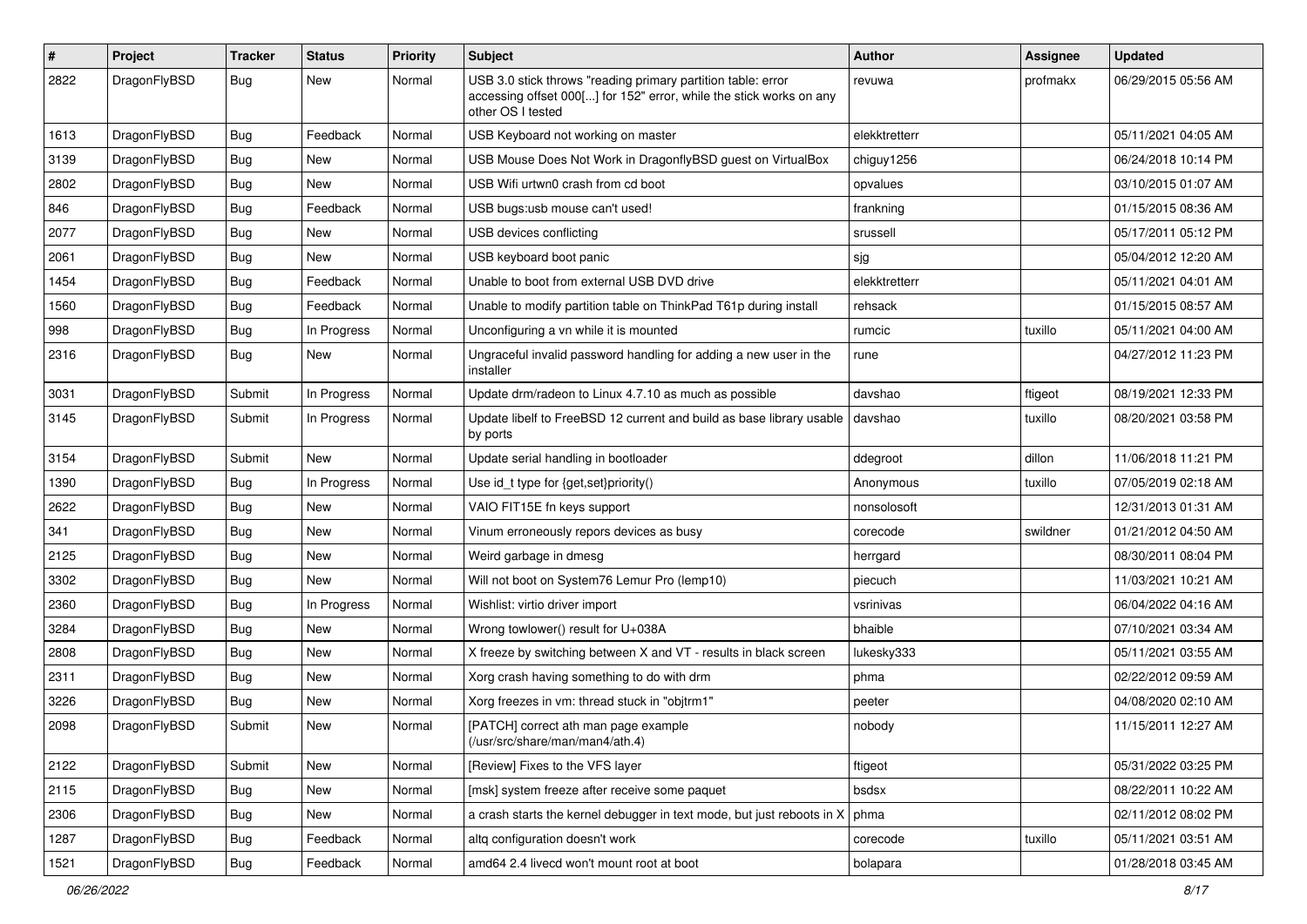| #    | Project      | <b>Tracker</b> | <b>Status</b> | <b>Priority</b> | Subject                                                                                         | <b>Author</b>  | Assignee | <b>Updated</b>      |
|------|--------------|----------------|---------------|-----------------|-------------------------------------------------------------------------------------------------|----------------|----------|---------------------|
| 2459 | DragonFlyBSD | <b>Bug</b>     | Feedback      | Normal          | apic problems with HP Probook 4510s                                                             | thowe          |          | 11/27/2021 08:22 AM |
| 3143 | DragonFlyBSD | <b>Bug</b>     | New           | Normal          | assertion "0" failed in hammer2 inode xop chain sync                                            | cbin           |          | 07/18/2018 12:50 PM |
| 1246 | DragonFlyBSD | <b>Bug</b>     | New           | Normal          | bad resolution (monitor desync) with livedvd                                                    | Przem0l        |          | 02/18/2014 06:29 AM |
| 1442 | DragonFlyBSD | <b>Bug</b>     | New           | Normal          | blocking SIGSEGV and triggering a segment violation produces an<br>all CPU consuming process    | corecode       | tuxillo  | 05/11/2021 03:52 AM |
| 1525 | DragonFlyBSD | Bug            | New           | Normal          | boehm-gc problems                                                                               | hasso          |          | 10/13/2012 07:13 PM |
| 806  | DragonFlyBSD | <b>Bug</b>     | Feedback      | Normal          | boot error on MacBook                                                                           | tralamazza     |          | 06/04/2022 05:28 AM |
| 3006 | DragonFlyBSD | <b>Bug</b>     | New           | Normal          | boot0cfg: panic in kern_udev.c in function _udev_dict_set_cstr when<br>installing in VirtualBox | MichiGreat     |          | 04/01/2017 02:22 PM |
| 2531 | DragonFlyBSD | Bug            | New           | Normal          | camcontrol fails to disable APM                                                                 | m.lombardi85   |          | 03/23/2013 12:28 PM |
| 1587 | DragonFlyBSD | <b>Bug</b>     | Feedback      | Normal          | can't gdb across fork                                                                           | corecode       | tuxillo  | 05/11/2021 03:54 AM |
| 1584 | DragonFlyBSD | <b>Bug</b>     | In Progress   | Normal          | can't use ssh from jail: debug1: read_passphrase: can't open<br>/dev/tty: Device busy           | corecode       | tuxillo  | 05/11/2021 03:53 AM |
| 2924 | DragonFlyBSD | Bug            | New           | Normal          | cat -v fails to tag characters in extended table with M- prefix with<br>some locales            | sevan          |          | 07/11/2016 07:18 AM |
| 1618 | DragonFlyBSD | <b>Bug</b>     | Feedback      | Normal          | collision for 'struct pmap' when using RPC and <sys user.h=""></sys>                            | carenas        |          | 05/11/2021 04:05 AM |
| 2389 | DragonFlyBSD | <b>Bug</b>     | New           | Normal          | computer crashed while listing processes                                                        | phma           |          | 06/18/2012 02:49 PM |
| 2712 | DragonFlyBSD | <b>Bug</b>     | <b>New</b>    | Normal          | connect(2) returns EINVAL when retrying after ECONNREFUSED                                      | jorisgio       |          | 08/14/2014 05:31 PM |
| 2621 | DragonFlyBSD | <b>Bug</b>     | New           | Normal          | core dump using cdrom                                                                           | nonsolosoft    |          | 12/27/2013 12:43 AM |
| 3110 | DragonFlyBSD | <b>Bug</b>     | New           | Normal          | crash with ipfw3 under load                                                                     | bnegre82       |          | 12/09/2017 06:22 AM |
| 2319 | DragonFlyBSD | Bug            | New           | Normal          | crypt/passwd forward compat                                                                     | c.turner1      |          | 02/28/2012 12:39 PM |
| 2569 | DragonFlyBSD | <b>Bug</b>     | New           | Normal          | ctime NFS                                                                                       | ferney         |          | 08/11/2013 04:35 AM |
| 3116 | DragonFlyBSD | <b>Bug</b>     | New           | Normal          | da0 detects on very big volume if to _remove_ usb install stick and<br>reboot on Intel NUC5PPYH | dpostolov      |          | 01/07/2018 09:40 PM |
| 2917 | DragonFlyBSD | Bug            | New           | Normal          | da8: reading primary partition table: error accessing offset<br>000000000000 for 512            | liweitianux    |          | 05/11/2021 08:43 PM |
| 2604 | DragonFlyBSD | Bug            | New           | Normal          | dell laptop does not boot with LATEST                                                           | isenmann       |          | 11/20/2013 02:07 AM |
| 1876 | DragonFlyBSD | <b>Bug</b>     | New           | Normal          | devfs in jail + logging out from console(ttyv1+) -> panic                                       | qhwt.dfly      | tuxillo  | 05/31/2022 03:24 PM |
| 2100 | DragonFlyBSD | Bug            | Feedback      | Normal          | devfs related panic                                                                             | sepherosa      | alexh    | 07/10/2011 02:29 PM |
| 2082 | DragonFlyBSD | <b>Bug</b>     | New           | Normal          | dfbsd 2.10.1 amd 64 - mc port build error with 'bmake bin-install'                              | sun-doctor     |          | 05/25/2011 07:18 PM |
| 1579 | DragonFlyBSD | <b>Bug</b>     | Feedback      | Normal          | dfly 2.4.1 does not like HP DL360G4p and Smart Array 6400 with<br>MSA20                         | tomaz.borstnar | tuxillo  | 06/02/2014 02:44 PM |
| 3141 | DragonFlyBSD | <b>Bug</b>     | New           | Normal          | dhclient blocks boot process                                                                    | rowo           |          | 12/16/2018 11:01 AM |
| 1547 | DragonFlyBSD | Bug            | In Progress   | Normal          | disklabel64 automatic sizing                                                                    | corecode       | tuxillo  | 05/11/2021 03:52 AM |
| 1951 | DragonFlyBSD | <b>Bug</b>     | New           | Normal          | dma timeouts at phyaddr on a good hdd                                                           | peur.neu       |          | 01/04/2011 07:12 AM |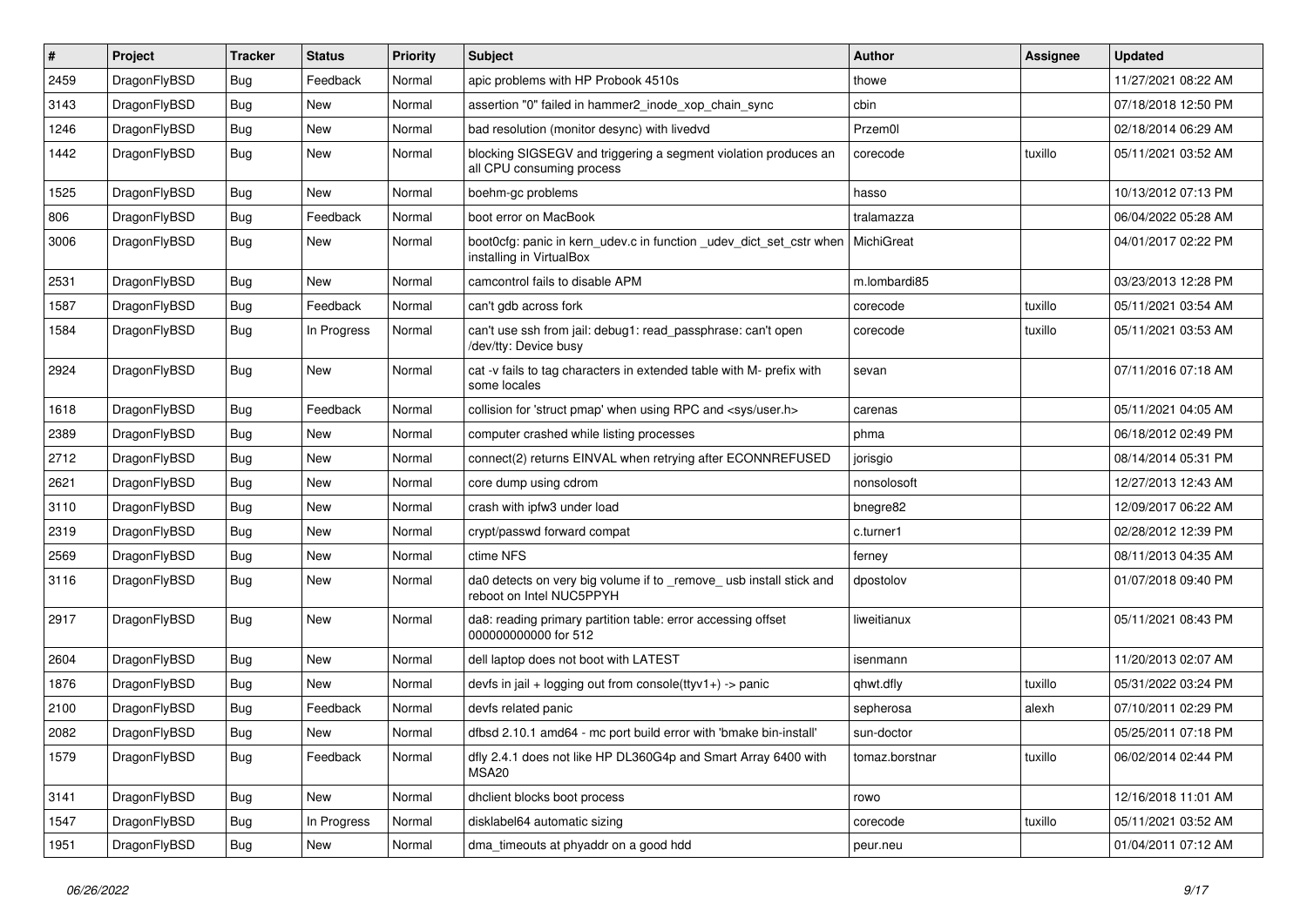| $\vert$ # | Project      | <b>Tracker</b> | <b>Status</b> | <b>Priority</b> | <b>Subject</b>                                                             | Author            | Assignee | <b>Updated</b>      |
|-----------|--------------|----------------|---------------|-----------------|----------------------------------------------------------------------------|-------------------|----------|---------------------|
| 2886      | DragonFlyBSD | <b>Bug</b>     | <b>New</b>    | Normal          | dragonfly mail agent: sending a testmail causes high system load           | worf              |          | 02/05/2016 05:53 AM |
| 3011      | DragonFlyBSD | Bug            | In Progress   | Normal          | dragonfly/sys/dev/netif/re/re.c: suspicious code?                          | dcb               |          | 07/29/2017 01:26 AM |
| 2806      | DragonFlyBSD | <b>Bug</b>     | New           | Normal          | failed to configure a link-local address on ath0 (errno = 22)              | Chingyuan         |          | 05/25/2021 01:00 AM |
| 781       | DragonFlyBSD | Bug            | In Progress   | Normal          | fdisk uses wrong geometry on usb flash drives                              | corecode          | tuxillo  | 05/11/2021 03:50 AM |
| 3041      | DragonFlyBSD | Submit         | New           | Normal          | firmware: Remove embedding of multiple images in one module.               | Anonymous         |          | 12/25/2020 02:15 AM |
| 331       | DragonFlyBSD | Bug            | In Progress   | Normal          | ftpsesame (aka Bridging S01E03)                                            | bastyaelvtars     |          | 03/09/2013 12:28 PM |
| 3222      | DragonFlyBSD | <b>Bug</b>     | New           | Normal          | gcc - undefined reference to ' atomic load' (missing libatomic?)           | mneumann          |          | 02/08/2020 02:45 AM |
| 2282      | DragonFlyBSD | Bug            | In Progress   | Normal          | gdb segfaults with certain corefiles                                       | tuxillo           |          | 01/18/2012 04:40 PM |
| 2124      | DragonFlyBSD | <b>Bug</b>     | New           | Normal          | getty repeating too quickly on port /dev/ttyv0                             | sgeorge.ml        |          | 09/01/2011 04:28 AM |
| 1943      | DragonFlyBSD | <b>Bug</b>     | New           | Normal          | hammer assertion panic                                                     | peter             |          | 12/27/2010 12:45 AM |
| 2526      | DragonFlyBSD | <b>Bug</b>     | <b>New</b>    | Normal          | hammer cleanup doesn't run on first day of DST                             | pavalos           |          | 10/18/2016 05:28 PM |
| 2387      | DragonFlyBSD | Bug            | New           | Normal          | hammer ignores -t during dedup                                             | phma              |          | 06/17/2012 12:30 PM |
| 2123      | DragonFlyBSD | <b>Bug</b>     | New           | Normal          | hammer is losing files                                                     | schmir            |          | 08/30/2011 07:56 PM |
| 2809      | DragonFlyBSD | Bug            | New           | Normal          | hammer mirror-stream                                                       | masu              |          | 04/10/2015 12:33 AM |
| 1984      | DragonFlyBSD | Bug            | New           | Normal          | hammer mount fails after crash - HAMMER: FIFO record bad head<br>signature | thomas.nikolajsen |          | 03/08/2011 06:57 PM |
| 2857      | DragonFlyBSD | <b>Bug</b>     | <b>New</b>    | Normal          | hammer stalls via bitcoin-qt                                               | tkusumi           |          | 11/30/2015 06:52 AM |
| 1307      | DragonFlyBSD | <b>Bug</b>     | In Progress   | Normal          | hammer tid -2 shows unexpected result                                      | corecode          |          | 10/18/2016 05:29 PM |
| 3312      | DragonFlyBSD | Submit         | New           | Normal          | hammer2: redundant chain modify after chain creation                       | tkusumi           |          | 05/15/2022 01:35 PM |
| 3316      | DragonFlyBSD | <b>Bug</b>     | New           | Normal          | hammer2 dirent create() allows creating >1 dirents with the same<br>name   | tkusumi           |          | 06/05/2022 12:35 PM |
| 1398      | DragonFlyBSD | Submit         | In Progress   | Normal          | hdestroy(3) restricts hash key to point to malloc'ed space                 | Anonymous         |          | 08/20/2021 04:06 PM |
| 2598      | DragonFlyBSD | <b>Bug</b>     | <b>New</b>    | Normal          | i386 via USB Booting                                                       | mbzadegan         |          | 10/21/2013 02:28 AM |
| 2329      | DragonFlyBSD | <b>Bug</b>     | <b>New</b>    | Normal          | ibm x3550 & acpi                                                           | ano               |          | 06/03/2014 11:37 AM |
| 1946      | DragonFlyBSD | <b>Bug</b>     | <b>New</b>    | Normal          | ieee80211 panic                                                            | pavalos           | josepht  | 01/27/2011 06:00 PM |
| 2182      | DragonFlyBSD | Bug            | New           | Normal          | if msk PHY FIFO underrun/overflow                                          | nonsolosoft       |          | 09/03/2012 06:39 AM |
| 989       | DragonFlyBSD | <b>Bug</b>     | <b>New</b>    | Normal          | installer/fdisk trouble with wrapped values                                | Discodestroyer    |          | 02/18/2014 06:27 AM |
| 3028      | DragonFlyBSD | <b>Bug</b>     | In Progress   | Normal          | installer: confusion of set/get disk encryption passphrase dialogs         | liweitianux       | tuxillo  | 06/03/2022 05:13 PM |
| 2788      | DragonFlyBSD | <b>Bug</b>     | <b>New</b>    | Normal          | ioctl GSLICEINFO: Not working for vnode slice                              | mneumann          |          | 02/12/2015 07:49 AM |
| 2972      | DragonFlyBSD | <b>Bug</b>     | <b>New</b>    | Normal          | ipfw3 "deny to me" does not work correctly                                 | mneumann          |          | 12/27/2016 12:11 PM |
| 1867      | DragonFlyBSD | Bug            | <b>New</b>    | Normal          | it(4) motherboard and fan problems                                         | tuxillo           |          | 07/08/2011 10:48 AM |
| 1474      | DragonFlyBSD | Bug            | New           | Normal          | ithread 1 unexpectedly rescheduled                                         | corecode          | tuxillo  | 05/11/2021 03:52 AM |
| 1964      | DragonFlyBSD | <b>Bug</b>     | <b>New</b>    | Normal          | iwn (panic assertion : wlan assert serialized)                             | sjmm.ptr          | josepht  | 02/01/2011 12:57 PM |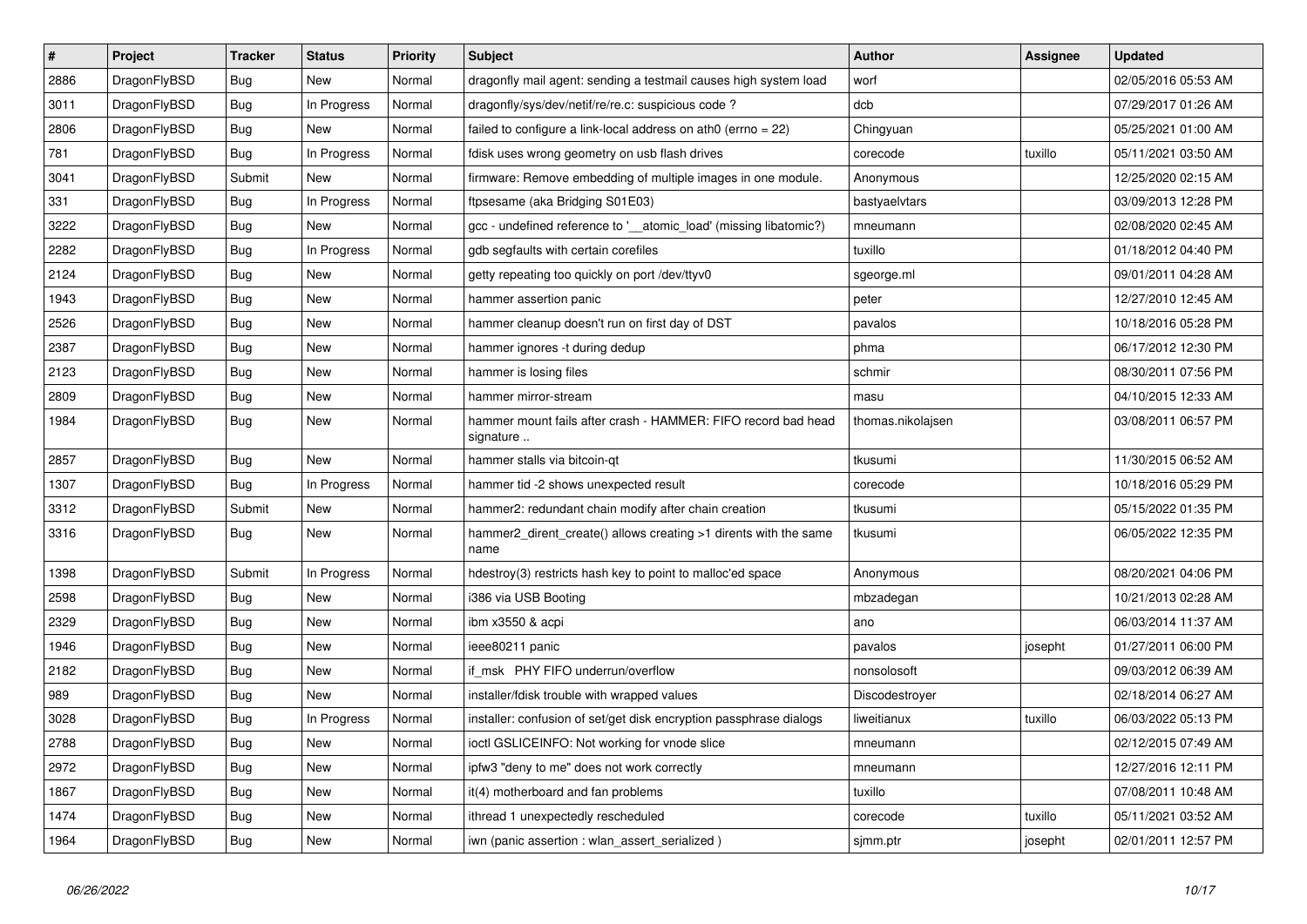| $\#$ | Project      | <b>Tracker</b> | <b>Status</b> | <b>Priority</b> | Subject                                                                                                  | <b>Author</b>     | Assignee | <b>Updated</b>      |
|------|--------------|----------------|---------------|-----------------|----------------------------------------------------------------------------------------------------------|-------------------|----------|---------------------|
| 2626 | DragonFlyBSD | <b>Bug</b>     | <b>New</b>    | Normal          | iwn driver drops with error: "firmware error 'iwn intr: fatal firmware<br>error'"                        | rodyaj            |          | 01/09/2014 05:50 AM |
| 1949 | DragonFlyBSD | <b>Bug</b>     | <b>New</b>    | Normal          | iwn panic                                                                                                | pavalos           |          | 01/30/2011 03:21 AM |
| 2158 | DragonFlyBSD | <b>Bug</b>     | New           | Normal          | iwn panics with assertion on boot.                                                                       | eocallaghan       |          | 10/24/2011 04:13 PM |
| 1397 | DragonFlyBSD | <b>Bug</b>     | Feedback      | Normal          | jobs -I output inconsistency when called from script                                                     | Anonymous         | tuxillo  | 05/15/2022 05:07 AM |
| 2970 | DragonFlyBSD | <b>Bug</b>     | New           | Normal          | kernel 4.7: "Is -I" causes panic on UDF filesystem: "bgetvp -<br>overlapping buffer"                     | peeter            |          | 12/21/2016 02:46 AM |
| 1475 | DragonFlyBSD | Bug            | In Progress   | Normal          | kernel blocks with low memory and syscons setting a high res mode<br>scrollback                          | corecode          | tuxillo  | 05/11/2021 03:52 AM |
| 1193 | DragonFlyBSD | <b>Bug</b>     | <b>New</b>    | Normal          | kernel doesn't recognize cdrom drive                                                                     | nonsolosoft       |          | 01/25/2014 09:11 PM |
| 2042 | DragonFlyBSD | Bug            | <b>New</b>    | Normal          | kernel panic, when run boot0cfg                                                                          | sepherosa         |          | 05/31/2022 03:01 PM |
| 1824 | DragonFlyBSD | <b>Bug</b>     | Feedback      | Normal          | kernel panic, x86, 2.7.3.859.ge5104                                                                      | akirchhoff135014  |          | 03/10/2013 07:49 AM |
| 1559 | DragonFlyBSD | <b>Bug</b>     | <b>New</b>    | Normal          | kernel trap                                                                                              | phma              |          | 11/27/2021 08:43 AM |
| 911  | DragonFlyBSD | <b>Bug</b>     | Feedback      | Normal          | kldload/kernel linker can exceed malloc reserve and panic system                                         | corecode          | tuxillo  | 05/11/2021 03:51 AM |
| 1745 | DragonFlyBSD | <b>Bug</b>     | Feedback      | Normal          | kmalloc panic                                                                                            | josepht           |          | 05/11/2021 04:05 AM |
| 1528 | DragonFlyBSD | <b>Bug</b>     | In Progress   | Normal          | ktrace does not show proper return values for pipe(2)                                                    | corecode          | tuxillo  | 05/11/2021 03:52 AM |
| 3142 | DragonFlyBSD | Submit         | New           | Normal          | lib/libdmsg: Unbreak using new API EVP CIPHER CTX new()                                                  | tkusumi           |          | 07/08/2018 04:18 AM |
| 2544 | DragonFlyBSD | Bug            | <b>New</b>    | Normal          | live DVD system boot (menu option 1) caused db> prompt on<br>PE1950                                      | estrabd           |          | 05/11/2021 03:54 AM |
| 2936 | DragonFlyBSD | <b>Bug</b>     | <b>New</b>    | Normal          | loader.efi crashes while loading kernel                                                                  | spaceille         |          | 08/20/2016 06:17 AM |
| 1942 | DragonFlyBSD | <b>Bug</b>     | <b>New</b>    | Normal          | locking against myself in getcacheblk()?                                                                 | qhwt.dfly         |          | 05/31/2022 02:15 PM |
| 2008 | DragonFlyBSD | <b>Bug</b>     | <b>New</b>    | Normal          | lwkt_setcpu_remote: td->td_flags 00800621 console flood                                                  | pavalos           |          | 03/06/2011 09:37 PM |
| 2874 | DragonFlyBSD | <b>Bug</b>     | <b>New</b>    | Normal          | make world DESTDIR=/emptydir fails                                                                       | pascii            |          | 12/25/2015 07:04 AM |
| 1556 | DragonFlyBSD | <b>Bug</b>     | <b>New</b>    | Normal          | many processes stuck in "hmrrcm", system unusable                                                        | corecode          | tuxillo  | 05/11/2021 03:52 AM |
| 2609 | DragonFlyBSD | <b>Bug</b>     | New           | Normal          | master: panic: assertion<br>"LWKT_TOKEN_HELD_ANY(vm_object_token(object))" failed in<br>swp_pager_lookup | thomas.nikolajsen |          | 11/28/2013 11:36 AM |
| 2265 | DragonFlyBSD | <b>Bug</b>     | New           | Normal          | mbsrtowcs does not properly handle invalid mbstate_t in ps                                               | c.turner1         | swildner | 01/10/2012 07:56 PM |
| 3283 | DragonFlyBSD | <b>Bug</b>     | <b>New</b>    | Normal          | mknodat() cannot create FIFOs                                                                            | bhaible           |          | 07/10/2021 03:34 AM |
| 1935 | DragonFlyBSD | Bug            | New           | Normal          | mouse does not work after switching between x and console                                                | shamaz            |          | 12/13/2010 10:06 AM |
| 2618 | DragonFlyBSD | <b>Bug</b>     | New           | Normal          | mouse problem on RELEASE-3_6_0                                                                           | FilippoMo         |          | 12/20/2013 03:26 AM |
| 2620 | DragonFlyBSD | <b>Bug</b>     | New           | Normal          | moused problem                                                                                           | FilippoMo         |          | 12/20/2013 10:32 AM |
| 1874 | DragonFlyBSD | <b>Bug</b>     | New           | Normal          | mpd listening on all IPs, accepting only on one                                                          | rumcic            |          | 05/08/2011 01:01 PM |
| 1030 | DragonFlyBSD | <b>Bug</b>     | In Progress   | Normal          | msdosfs umount panic                                                                                     | corecode          | tuxillo  | 05/11/2021 03:51 AM |
| 2687 | DragonFlyBSD | <b>Bug</b>     | New           | Normal          | natacontrol software RAID in installer                                                                   | csmelosky         |          | 06/22/2014 12:03 PM |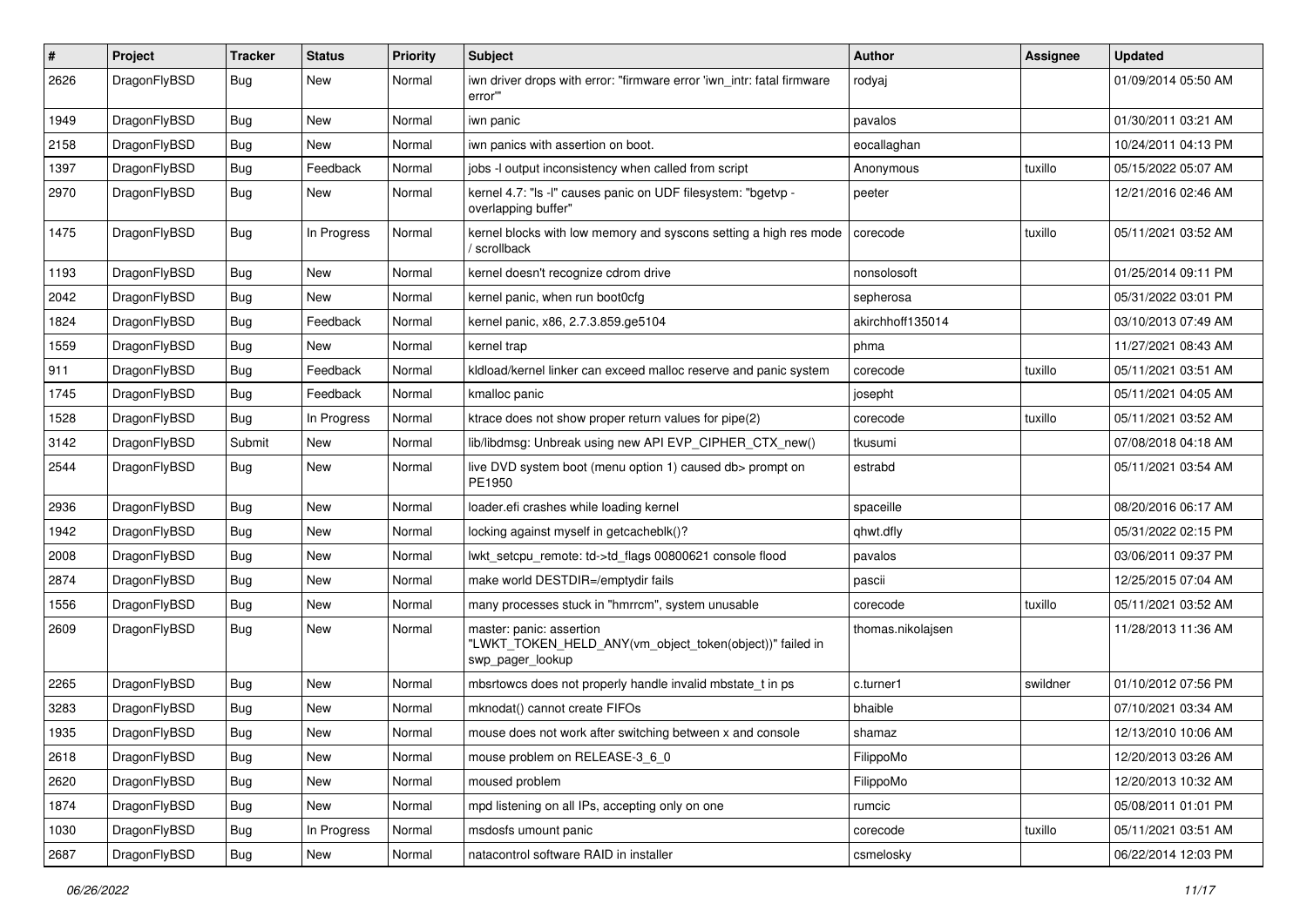| $\vert$ # | Project      | <b>Tracker</b> | <b>Status</b> | Priority | <b>Subject</b>                                                                                                               | Author                 | Assignee  | <b>Updated</b>      |
|-----------|--------------|----------------|---------------|----------|------------------------------------------------------------------------------------------------------------------------------|------------------------|-----------|---------------------|
| 2324      | DragonFlyBSD | <b>Bug</b>     | <b>New</b>    | Normal   | natacotrol support > 2TB not working even after the ftigeot patch                                                            | zenny                  |           | 03/03/2012 01:00 AM |
| 2549      | DragonFlyBSD | <b>Bug</b>     | In Progress   | Normal   | netgraph7: Kernel page fault.                                                                                                | russiane39             | nant      | 05/10/2013 11:20 PM |
| 2104      | DragonFlyBSD | <b>Bug</b>     | <b>New</b>    | Normal   | network configuration seg. fault on install CD                                                                               | navratil               |           | 07/26/2011 07:55 AM |
| 3225      | DragonFlyBSD | Bug            | New           | Normal   | nfsd freeze when using qemu                                                                                                  | tse                    |           | 03/17/2020 11:52 AM |
| 2489      | DragonFlyBSD | <b>Bug</b>     | <b>New</b>    | Normal   | nmalloc doesn't cache VA for allocations > 8KB                                                                               | vsrinivas              |           | 06/10/2014 05:51 AM |
| 2490      | DragonFlyBSD | <b>Bug</b>     | <b>New</b>    | Normal   | nmalloc should color addresses to avoid cache bank conflictsw                                                                | vsrinivas              |           | 06/10/2014 05:51 AM |
| 2113      | DragonFlyBSD | Bug            | <b>New</b>    | Normal   | nmalloc threaded program fork leak                                                                                           | vsrinivas              | vsrinivas | 08/11/2011 07:25 PM |
| 2890      | DragonFlyBSD | <b>Bug</b>     | New           | Normal   | not able to boot usb installer on Toshiba Chromebook 2                                                                       | johnnywhishbone        |           | 02/22/2016 03:42 AM |
| 1101      | DragonFlyBSD | Bug            | Feedback      | Normal   | ohci related panic                                                                                                           | polachok               |           | 05/11/2021 04:00 AM |
| 2013      | DragonFlyBSD | <b>Bug</b>     | In Progress   | Normal   | oversized DMA request loop                                                                                                   | josepht                |           | 05/11/2021 04:06 AM |
| 2099      | DragonFlyBSD | Bug            | New           | Normal   | page fault panic in vm system                                                                                                | pavalos                |           | 07/10/2011 08:51 AM |
| 1672      | DragonFlyBSD | <b>Bug</b>     | Feedback      | Normal   | panic (trap 12) around btree search() in 2.4.1-RELEASE                                                                       | floid                  |           | 01/19/2015 03:36 AM |
| 1282      | DragonFlyBSD | Bug            | Feedback      | Normal   | panic (trap 12) when booting SMP kernel on Atom 330 (dual core)                                                              | tomaz.borstnar         |           | 05/11/2021 04:00 AM |
| 3051      | DragonFlyBSD | <b>Bug</b>     | <b>New</b>    | Normal   | panic DragonFly v4.8.1-RELEASE by mounting a malformed NTFS<br>image [12.000]                                                | open.source@ribose.com |           | 08/14/2017 03:20 AM |
| 3052      | DragonFlyBSD | <b>Bug</b>     | <b>New</b>    | Normal   | panic DragonFly v4.8.1-RELEASE by mounting a malformed NTFS<br>image [64.000]                                                | open.source@ribose.com |           | 08/14/2017 03:22 AM |
| 3049      | DragonFlyBSD | Bug            | New           | Normal   | panic DragonFly v4.8.1-RELEASE by mounting a malformed<br>msdosfs image [12.128]                                             | open.source@ribose.com |           | 08/14/2017 02:53 AM |
| 1826      | DragonFlyBSD | <b>Bug</b>     | New           | Normal   | panic during boot: assertion so->so port  in tcp input                                                                       | ftigeot                |           | 05/15/2022 11:05 AM |
| 3036      | DragonFlyBSD | <b>Bug</b>     | <b>New</b>    | Normal   | panic in icmp_redirect_start() ASSERT_IN_NETISR(0)                                                                           | tautolog               |           | 05/11/2017 07:27 PM |
| 1661      | DragonFlyBSD | Bug            | In Progress   | Normal   | panic on password entry mount smb filesystem                                                                                 | vsrinivas              |           | 11/27/2021 08:29 AM |
| 2164      | DragonFlyBSD | <b>Bug</b>     | <b>New</b>    | Normal   | panic on reboot from usb.                                                                                                    | eocallaghan            |           | 10/27/2011 09:29 AM |
| 1861      | DragonFlyBSD | Bug            | New           | Normal   | panic via kprintf (lockmgr called in a hard section)                                                                         | vsrinivas              |           | 10/11/2010 12:56 AM |
| 2645      | DragonFlyBSD | <b>Bug</b>     | <b>New</b>    | Normal   | panic with dsched fq and ioprio                                                                                              | jyoung15               |           | 02/20/2014 07:29 AM |
| 2369      | DragonFlyBSD | Bug            | <b>New</b>    | Normal   | panic: Bad link elm 0xffffffe07edf6068 next->prev != elm                                                                     | jaydg                  |           | 08/15/2012 03:04 AM |
| 1818      | DragonFlyBSD | <b>Bug</b>     | <b>New</b>    | Normal   | panic: Bad tailg NEXT (kqueue issue ?)                                                                                       | ftigeot                |           | 05/15/2022 11:40 AM |
| 2520      | DragonFlyBSD | <b>Bug</b>     | New           | Normal   | panic: assertion "IS_SERIALIZED((ifp->if_serializer))" failed in<br>if default serialize assert at /usr/src/sys/net/if.c:437 | ano                    |           | 03/09/2013 12:14 AM |
| 3035      | DragonFlyBSD | Bug            | <b>New</b>    | Normal   | panic: assertion "cpu >= 0 && cpu < ncpus" failed in netisr_cpuport<br>at /usr/src/sys/net/netisr2.h:87                      | masu                   |           | 05/11/2017 01:24 AM |
| 2453      | DragonFlyBSD | <b>Bug</b>     | New           | Normal   | panic: assertion "gd->gd_spinlocks == 0" failed                                                                              | Johannes.Hofmann       |           | 11/12/2012 12:54 PM |
| 2353      | DragonFlyBSD | Bug            | In Progress   | Normal   | panic: assertion "gd->gd spinlocks $wr == 0$ " failed in<br>bsd4 schedulerclock                                              | jaydg                  | alexh     | 11/28/2012 01:57 AM |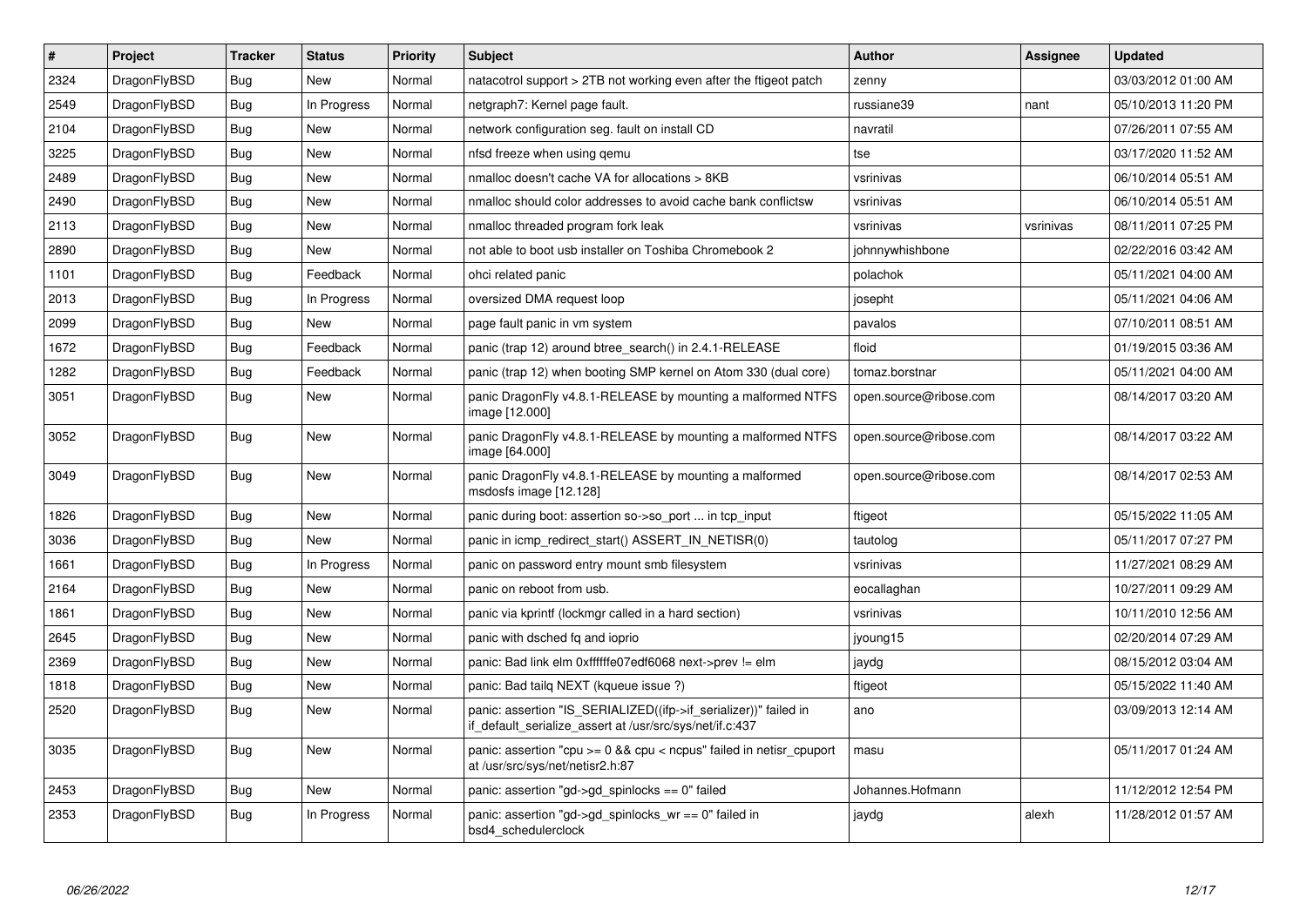| $\vert$ # | Project      | Tracker    | <b>Status</b> | <b>Priority</b> | Subject                                                                                                                                                                                           | Author            | Assignee  | <b>Updated</b>      |
|-----------|--------------|------------|---------------|-----------------|---------------------------------------------------------------------------------------------------------------------------------------------------------------------------------------------------|-------------------|-----------|---------------------|
| 2436      | DragonFlyBSD | Bug        | New           | Normal          | panic: assertion "lp->lwp_qcpu == dd->cpuid" failed in<br>dfly_acquire_curproc                                                                                                                    | thomas.nikolajsen |           | 01/23/2013 11:07 AM |
| 2245      | DragonFlyBSD | Bug        | New           | Normal          | panic: assertion "ref < &td->td_toks_end" failed in lwkt_gettoken at<br>/usr/src/sys/kern/lwkt token.c:588                                                                                        | juanfra684        |           | 11/22/2011 07:41 PM |
| 2254      | DragonFlyBSD | Bug        | New           | Normal          | panic: assertion "ref < &td->td_toks_end" failed in lwkt_gettoken at<br>/usr/src/sys/kern/lwkt_token.c:588                                                                                        | eocallaghan       |           | 12/05/2011 10:21 PM |
| 1917      | DragonFlyBSD | Bug        | New           | Normal          | panic: assertion: (RB_EMPTY(&ip->rec_tree) && (ip->flags &<br>HAMMER_INODE_XDIRTY) == 0)    (!RB_EMPTY(&ip->rec_tree)<br>&& (ip->flags & HAMMER_INODE_XDIRTY) != 0) in<br>hammer_flush_inode_done | qhwt.dfly         |           | 11/24/2010 03:23 AM |
| 2085      | DragonFlyBSD | Bug        | New           | Normal          | panic: assertion: (m->flags & PG_MAPPED) == 0 in<br>vm_page_free_toq                                                                                                                              | vsrinivas         |           | 06/10/2011 07:48 AM |
| 1769      | DragonFlyBSD | Bug        | New           | Normal          | panic: assertion: _tp->tt_msg->tt_cpuid == mycpuid in<br>tcp callout active                                                                                                                       | pavalos           | sjg       | 05/15/2022 11:07 AM |
| 1448      | DragonFlyBSD | Bug        | Feedback      | Normal          | panic: assertion: _tp->tt_msg->tt_cpuid == mycpuid in<br>tcp_callout_active tcp_output tcp_usr_send netmsg_pru_send<br>netmsg_service tcpmsg_service_loop                                         | dillon            |           | 05/11/2021 04:00 AM |
| 1593      | DragonFlyBSD | Bug        | Feedback      | Normal          | panic: assertion: $ccb == ap > ap$ err $ccb$ in ahci put err $ccb$                                                                                                                                | ftigeot           | ftigeot   | 05/15/2022 05:09 AM |
| 1583      | DragonFlyBSD | <b>Bug</b> | In Progress   | Normal          | panic: assertion: cursor->trans->sync_lock_refs > 0 in<br>hammer_recover_cursor                                                                                                                   | corecode          | tuxillo   | 05/11/2021 03:53 AM |
| 1218      | DragonFlyBSD | Bug        | In Progress   | Normal          | panic: assertion: error == 0 in hammer_start_transaction                                                                                                                                          | rumcic            |           | 05/11/2021 04:00 AM |
| 1913      | DragonFlyBSD | <b>Bug</b> | New           | Normal          | panic: assertion: ip->flush_state != HAMMER_FST_FLUSH in<br>hammer_flush_inode_core                                                                                                               | swildner          |           | 11/20/2010 05:27 PM |
| 1481      | DragonFlyBSD | <b>Bug</b> | Feedback      | Normal          | panic: assertion: kva_p(buf) in soopt_from_kbuf (after ipfw pipe<br>show, 2.2.1-R)                                                                                                                | combiner          |           | 05/11/2021 04:01 AM |
| 1577      | DragonFlyBSD | Bug        | Feedback      | Normal          | panic: assertion: leaf->base.obj_id == ip->obj_id in<br>hammer ip delete range                                                                                                                    | qhwt+dfly         |           | 05/11/2021 04:01 AM |
| 1944      | DragonFlyBSD | Bug        | New           | Normal          | panic: backing object 0xdea7b258 was somehow re-referenced<br>during collapse!                                                                                                                    | sepherosa         |           | 12/27/2010 02:06 AM |
| 2048      | DragonFlyBSD | <b>Bug</b> | <b>New</b>    | Normal          | panic: ffs_sync: rofs mod                                                                                                                                                                         | pavalos           |           | 04/12/2011 05:45 AM |
| 2370      | DragonFlyBSD | <b>Bug</b> | New           | Normal          | panic: ffs valloc: dup alloc                                                                                                                                                                      | marino            | vsrinivas | 02/01/2013 09:28 AM |
| 1249      | DragonFlyBSD | <b>Bug</b> | Feedback      | Normal          | panic: ffs vfree: freeing free inode                                                                                                                                                              | rumcic            |           | 03/10/2013 05:13 AM |
| 3245      | DragonFlyBSD | <b>Bug</b> | New           | Normal          | panic: free: guard1x fail, i915 load from loader.conf                                                                                                                                             | polachok          |           | 08/21/2020 10:36 AM |
| 2080      | DragonFlyBSD | <b>Bug</b> | New           | Normal          | panic: lockmgr thrd_sleep: called from interrupt, ipi, or hard code<br>section                                                                                                                    | rumcic            |           | 05/30/2011 05:06 PM |
| 1634      | DragonFlyBSD | Bug        | New           | Normal          | panic: spin lock: 0xe4ad1320, indefinitive wait!                                                                                                                                                  | elekktretterr     |           | 01/19/2015 03:21 AM |
| 1489      | DragonFlyBSD | <b>Bug</b> | Feedback      | Normal          | panic: ufs dirbad: bad dir                                                                                                                                                                        | rumcic            |           | 03/10/2013 04:34 AM |
| 1969      | DragonFlyBSD | <b>Bug</b> | New           | Normal          | pf-related network problem                                                                                                                                                                        | pavalos           | lentferj  | 02/01/2011 06:57 PM |
| 2586      | DragonFlyBSD | <b>Bug</b> | New           | Normal          | pf: "modulate" state seems problematic                                                                                                                                                            | srussell          |           | 09/25/2013 07:36 PM |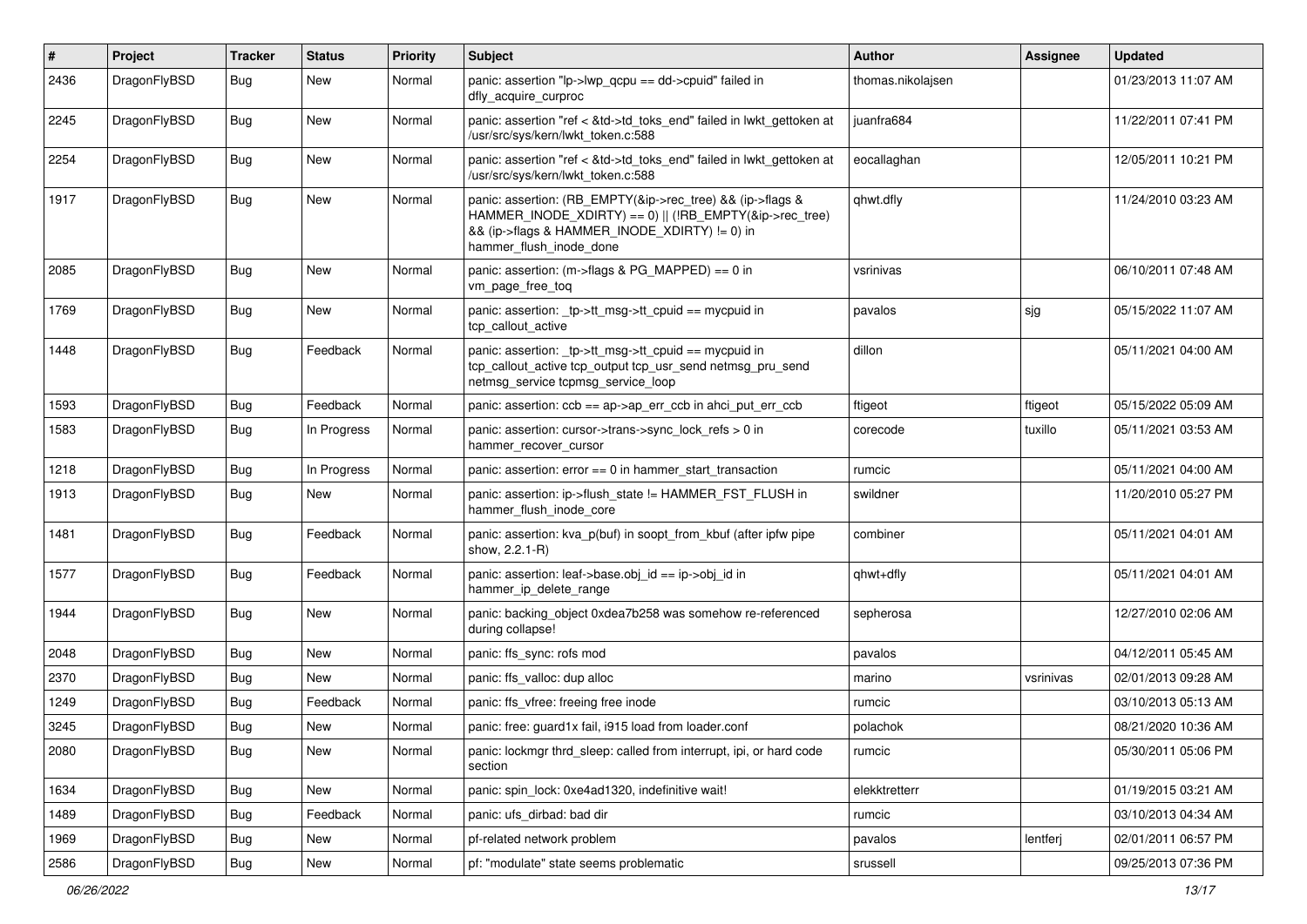| $\vert$ # | Project      | <b>Tracker</b> | <b>Status</b> | <b>Priority</b> | Subject                                                                                                        | <b>Author</b>    | <b>Assignee</b> | <b>Updated</b>      |
|-----------|--------------|----------------|---------------|-----------------|----------------------------------------------------------------------------------------------------------------|------------------|-----------------|---------------------|
| 2075      | DragonFlyBSD | Bug            | New           | Normal          | pflogd on x86_64                                                                                               | fanch            |                 | 05/16/2011 04:04 PM |
| 847       | DragonFlyBSD | Bug            | Feedback      | Normal          | processes getting stuck on mount point                                                                         | corecode         | tuxillo         | 05/11/2021 03:50 AM |
| 1440      | DragonFlyBSD | <b>Bug</b>     | <b>New</b>    | Normal          | ptrace/gdb doesn't work after process blocks SIGTRAP                                                           | corecode         | tuxillo         | 05/11/2021 03:52 AM |
| 3238      | DragonFlyBSD | Bug            | <b>New</b>    | Normal          | race conditions when printing from vkernel console                                                             | piecuch          |                 | 05/19/2020 02:50 PM |
| 2045      | DragonFlyBSD | <b>Bug</b>     | <b>New</b>    | Normal          | ral(4): Fatal trap 12: page fault while in kernel mode (two panics)                                            | herrgard         |                 | 11/03/2011 05:34 PM |
| 2292      | DragonFlyBSD | <b>Bug</b>     | New           | Normal          | re interface with jumbo frames (mtu larger than 1500) hangs after<br>some traffic                              | Anonymous        |                 | 01/31/2012 12:11 AM |
| 2331      | DragonFlyBSD | <b>Bug</b>     | New           | Normal          | reading mouse mode from unopen file descriptor hangs mouse<br>driver                                           | phma             |                 | 03/14/2012 09:43 AM |
| 3170      | DragonFlyBSD | Bug            | <b>New</b>    | Normal          | repeatable nfsd crash                                                                                          | tse              |                 | 06/11/2020 05:52 AM |
| 3217      | DragonFlyBSD | <b>Bug</b>     | <b>New</b>    | Normal          | rescue tools: make install fails if rescue folder doesn't exist                                                | dfbsd            |                 | 11/27/2019 08:16 PM |
| 1563      | DragonFlyBSD | <b>Bug</b>     | Feedback      | Normal          | reset(1) doesn't reset terminal to the defaults                                                                | hasso            |                 | 03/10/2013 04:17 AM |
| 901       | DragonFlyBSD | <b>Bug</b>     | Feedback      | Normal          | route show needs to get data from all cpus                                                                     | corecode         | tuxillo         | 05/11/2021 03:50 AM |
| 2199      | DragonFlyBSD | <b>Bug</b>     | New           | Normal          | screen segfaults if utmpx isn't present                                                                        | pavalos          |                 | 11/15/2011 10:52 PM |
| 2167      | DragonFlyBSD | Bug            | <b>New</b>    | Normal          | shutdown/reboot fails after uptime msg                                                                         | marino           |                 | 11/28/2011 03:01 AM |
| 1700      | DragonFlyBSD | Submit         | In Progress   | Normal          | skip boot2 menu on <enter></enter>                                                                             | Johannes.Hofmann | tuxillo         | 05/15/2022 08:35 AM |
| 2090      | DragonFlyBSD | Bug            | Feedback      | Normal          | snd_hda does not support headphone automute                                                                    | justin           |                 | 03/29/2012 08:03 PM |
| 2136      | DragonFlyBSD | Bug            | <b>New</b>    | Normal          | socketpair() doesn't free file descriptors on copyout failure                                                  | vsrinivas        |                 | 04/05/2013 09:13 AM |
| 2746      | DragonFlyBSD | <b>Bug</b>     | <b>New</b>    | Normal          | some fraction of xterms started from the xmonad window manager<br>get killed with SIGALRM                      | isenmann         | profmakx        | 12/28/2014 02:51 AM |
| 2067      | DragonFlyBSD | <b>Bug</b>     | <b>New</b>    | Normal          | sound/pcm: "play interrupt timeout, channel dead"                                                              | matthiasr        |                 | 05/11/2021 03:55 AM |
| 2055      | DragonFlyBSD | <b>Bug</b>     | <b>New</b>    | Normal          | $ssh + IPV6 + bridge \Rightarrow$ connection freezes                                                           | steve            |                 | 04/24/2011 07:13 PM |
| 2557      | DragonFlyBSD | <b>Bug</b>     | <b>New</b>    | Normal          | stock 3.4.1 kernel halts during booting if dm and dm_target_crypt<br>are loaded and RAID controller is present | phma             |                 | 05/12/2013 10:38 PM |
| 2297      | DragonFlyBSD | <b>Bug</b>     | <b>New</b>    | Normal          | strange NFS (client) error messages / problems                                                                 | Anonymous        |                 | 02/19/2012 02:59 PM |
| 1368      | DragonFlyBSD | <b>Bug</b>     | In Progress   | Normal          | suspend signal race?                                                                                           | qhwt+dfly        |                 | 05/11/2021 03:51 AM |
| 3209      | DragonFlyBSD | Bug            | <b>New</b>    | Normal          | svc has some minor bugs                                                                                        | arcade@b1t.name  |                 | 10/24/2019 09:08 AM |
| 2892      | DragonFlyBSD | Bug            | <b>New</b>    | Normal          | swap pager:indefinite wait bufferf error                                                                       | lhmwzy           |                 | 02/21/2016 10:32 PM |
| 2957      | DragonFlyBSD | Bug            | Feedback      | Normal          | swapoff -a followed by swapon -a doesn't give your swap back                                                   | neilb            |                 | 10/09/2016 04:17 AM |
| 3018      | DragonFlyBSD | Bug            | New           | Normal          | sys/bus/u4b/wlan/if_run.c:5464]: (style) Redundant condition                                                   | dcb              |                 | 04/11/2017 11:26 AM |
| 3021      | DragonFlyBSD | <b>Bug</b>     | In Progress   | Normal          | sys/dev/drm/i915/i915_gem_stolen.c:115]: (error) Signed integer<br>overflow for expression '65535<<20'         | dcb              |                 | 04/11/2017 12:46 PM |
| 3022      | DragonFlyBSD | <b>Bug</b>     | New           | Normal          | sys/dev/netif/ath/ath/if_ath.c:2142: strange bitmask?                                                          | dcb              |                 | 04/11/2017 11:49 AM |
| 3076      | DragonFlyBSD | <b>Bug</b>     | New           | Normal          | sys/dev/netif/ig_hal/e1000_ich8lan.c:1594: sanity checking mixup?                                              | dcb              |                 | 10/11/2017 01:58 AM |
| 3025      | DragonFlyBSD | Bug            | New           | Normal          | sys/dev/powermng/powernow/powernow.c:284: bad comparison?                                                      | dcb              |                 | 09/23/2017 07:45 AM |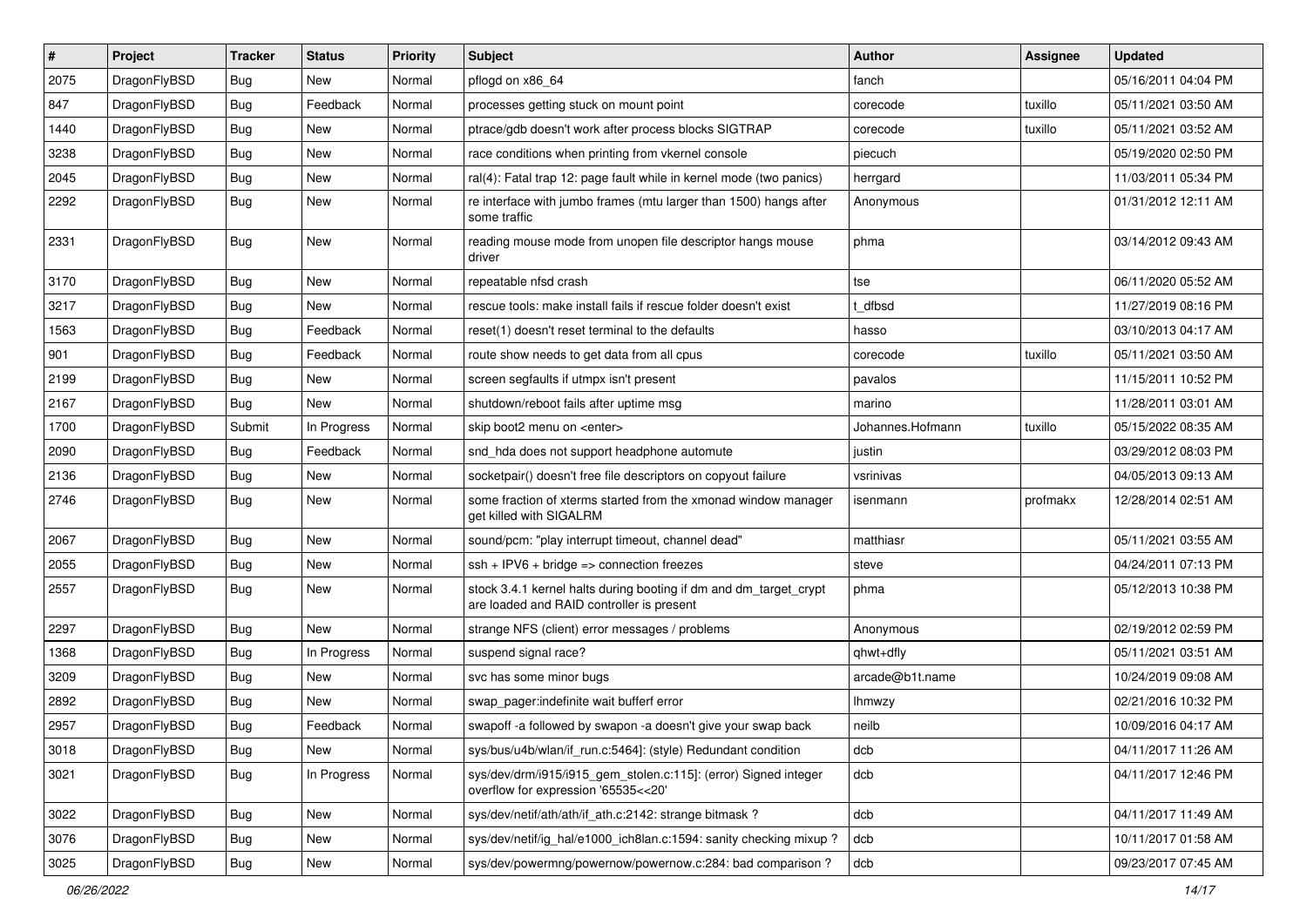| $\sharp$ | Project      | <b>Tracker</b> | <b>Status</b> | <b>Priority</b> | Subject                                                                                  | Author             | Assignee  | <b>Updated</b>      |
|----------|--------------|----------------|---------------|-----------------|------------------------------------------------------------------------------------------|--------------------|-----------|---------------------|
| 2248     | DragonFlyBSD | <b>Bug</b>     | <b>New</b>    | Normal          | sysctl panic                                                                             | pavalos            |           | 11/23/2011 06:23 PM |
| 731      | DragonFlyBSD | Bug            | <b>New</b>    | Normal          | system freeze on "slice too large"                                                       | corecode           | tuxillo   | 06/25/2022 04:01 AM |
| 3252     | DragonFlyBSD | <b>Bug</b>     | <b>New</b>    | Normal          | tcsetattr/tcgetattr set errno incorrectly on non-TTY                                     | tonyc              |           | 10/26/2020 09:34 PM |
| 3196     | DragonFlyBSD | <b>Bug</b>     | <b>New</b>    | Normal          | test issue after redmine upgrade (2)                                                     | tuxillo            |           | 07/05/2019 04:33 AM |
| 3184     | DragonFlyBSD | Bug            | <b>New</b>    | Normal          | tsleep(9) return value when PCATCH specified                                             | tkusumi            |           | 04/03/2019 06:49 AM |
| 742      | DragonFlyBSD | <b>Bug</b>     | In Progress   | Normal          | umount problems with multiple mounts                                                     | corecode           | tuxillo   | 06/25/2022 04:02 AM |
| 3239     | DragonFlyBSD | <b>Bug</b>     | New           | Normal          | unable to SIGKILL glitched emacs                                                         | piecuch            |           | 05/26/2020 03:30 AM |
| 2708     | DragonFlyBSD | <b>Bug</b>     | <b>New</b>    | Normal          | unable to send TCP nor UDP on age(4) interface                                           | dermiste           |           | 05/11/2021 03:54 AM |
| 3282     | DragonFlyBSD | <b>Bug</b>     | <b>New</b>    | Normal          | unexpected errno value from fopen()                                                      | bhaible            |           | 07/10/2021 03:34 AM |
| 3206     | DragonFlyBSD | Submit         | New           | Normal          | update psm/kbd to FreeBSD 12.0 code                                                      | htse               |           | 10/05/2019 03:49 PM |
| 2224     | DragonFlyBSD | <b>Bug</b>     | New           | Normal          | v2.13.0.291.gaa7ec - Panic on fq while installing world                                  | tuxillo            |           | 11/18/2011 01:40 AM |
| 2493     | DragonFlyBSD | <b>Bug</b>     | <b>New</b>    | Normal          | vidcontrol: invalid video mode name                                                      | Svarov             |           | 01/24/2013 09:55 AM |
| 2577     | DragonFlyBSD | Bug            | New           | Normal          | virtio-blk iops performance is cpu limited on high end devices                           | $g$ js $278$       | vsrinivas | 08/01/2013 02:28 PM |
| 1429     | DragonFlyBSD | <b>Bug</b>     | Feedback      | Normal          | vkernel bug - "mfree: m->m_nextpkt != NULL"                                              | dillon             |           | 05/11/2021 04:00 AM |
| 2154     | DragonFlyBSD | <b>Bug</b>     | New           | Normal          | vkernel copyout() doesn't return EFAULT on error                                         | vsrinivas          |           | 10/20/2011 03:53 AM |
| 1850     | DragonFlyBSD | <b>Bug</b>     | New           | Normal          | volume-add on hammer root fs panic                                                       | Johannes.Hofmann   |           | 04/18/2019 04:27 AM |
| 3089     | DragonFlyBSD | <b>Bug</b>     | In Progress   | Normal          | vtnet(4) - disable TCP checksum offload by default                                       | jlane              | vadaszi   | 05/11/2021 04:14 AM |
| 1921     | DragonFlyBSD | <b>Bug</b>     | In Progress   | Normal          | we miss mlockall                                                                         | alexh              | tuxillo   | 06/18/2022 04:08 AM |
| 243      | DragonFlyBSD | <b>Bug</b>     | Feedback      | Normal          | weird behavior in the shell                                                              | swildner           |           | 05/31/2022 02:51 PM |
| 3231     | DragonFlyBSD | Bug            | New           | Normal          | wifi drops on 5.8                                                                        | tse                |           | 04/06/2020 05:08 AM |
| 1941     | DragonFlyBSD | <b>Bug</b>     | <b>New</b>    | Normal          | wlan config crash                                                                        | abandon.every.hope |           | 12/24/2010 07:54 PM |
| 2412     | DragonFlyBSD | <b>Bug</b>     | New           | Normal          | wlan0 fails to get address via dhclient                                                  | nonsolosoft        |           | 08/30/2012 05:55 AM |
| 2840     | DragonFlyBSD | Bug            | <b>New</b>    | Normal          | wrong voltage is reported                                                                | yellowrabbit2010   |           | 09/11/2015 06:09 PM |
| 3219     | DragonFlyBSD | <b>Bug</b>     | New           | Normal          | x11/xorg port can not be build                                                           | <b>UlasSAYGIN</b>  |           | 03/31/2020 08:57 AM |
| 1387     | DragonFlyBSD | <b>Bug</b>     | Feedback      | Normal          | zero-size malloc and ps: kvm_getprocs: Bad address                                       | qhwt+dfly          |           | 05/11/2021 04:00 AM |
| 2931     | DragonFlyBSD | <b>Bug</b>     | New           | Low             | 'gdb' of 'vkernel' unable to print backtrace                                             | tofergus           |           | 07/26/2016 01:51 PM |
| 725      | DragonFlyBSD | <b>Bug</b>     | In Progress   | Low             | 'make distribution' fails w/'ro' /usr/obj                                                | c.turner           |           | 03/09/2013 01:01 PM |
| 600      | DragonFlyBSD | <b>Bug</b>     | New           | Low             | /sys/libkern/karc4random                                                                 | robin_carey5       | profmakx  | 01/19/2015 03:07 AM |
| 3107     | DragonFlyBSD | <b>Bug</b>     | New           | Low             | ACPI interrupt storm when loading i915 on Lenovo T460                                    | oyvinht            |           | 07/15/2020 07:01 AM |
| 2636     | DragonFlyBSD | Bug            | Feedback      | Low             | Add -x flag to iostat (a la solaris)                                                     | tuxillo            |           | 05/11/2021 04:07 AM |
| 1148     | DragonFlyBSD | <b>Bug</b>     | In Progress   | Low             | BCM4311 wireless network adapter detected but not functional                             | archimedes.gaviola |           | 05/11/2021 04:00 AM |
| 1947     | DragonFlyBSD | <b>Bug</b>     | New           | Low             | GA-880GM-UD2H (rev. 1.3) AHCI fails to detect disks at the end of<br>the RAID controller | eocallaghan        |           | 11/27/2021 08:46 AM |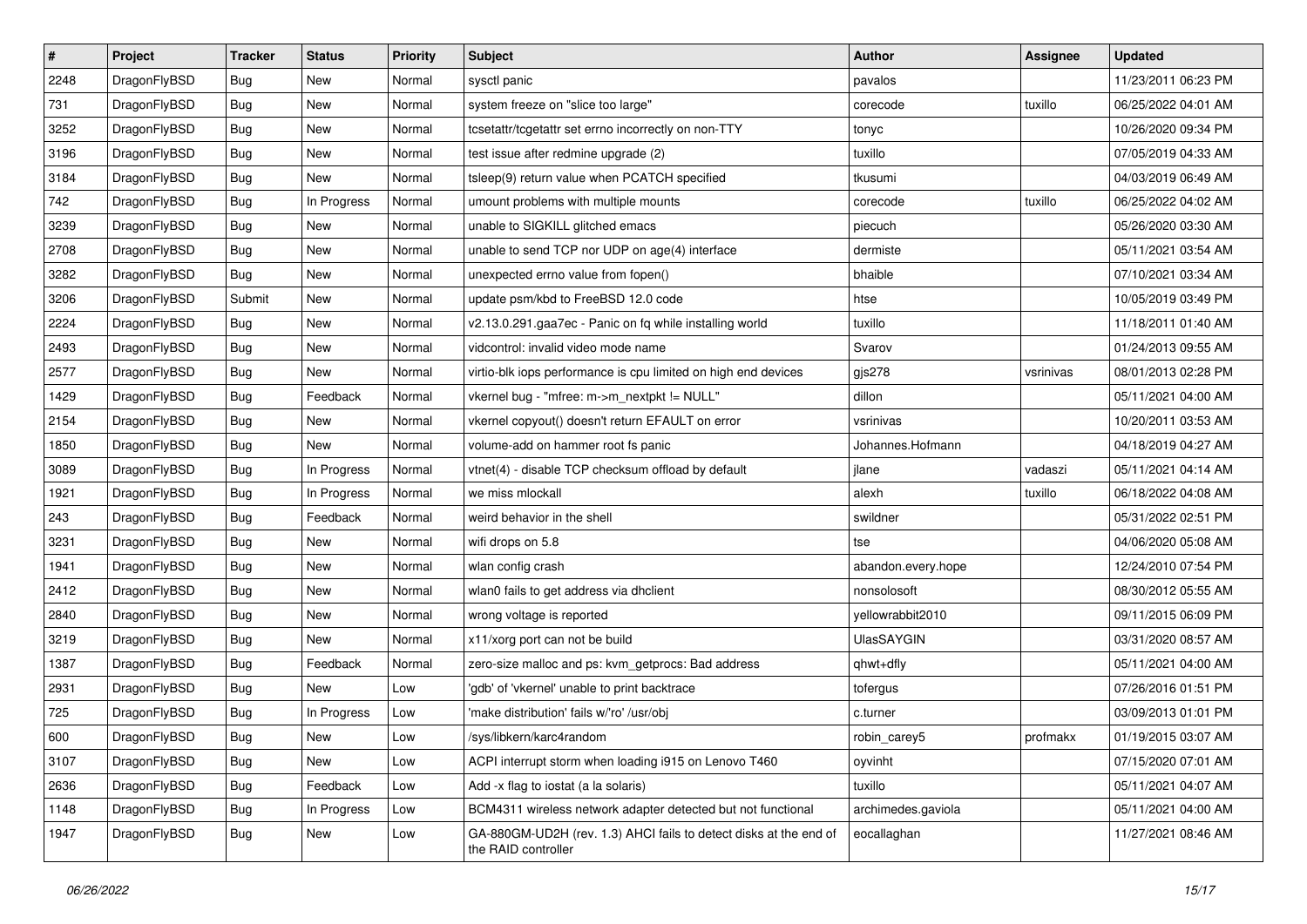| $\pmb{\#}$ | Project      | <b>Tracker</b> | <b>Status</b> | <b>Priority</b> | Subject                                                                                                       | Author            | Assignee | <b>Updated</b>      |
|------------|--------------|----------------|---------------|-----------------|---------------------------------------------------------------------------------------------------------------|-------------------|----------|---------------------|
| 1882       | DragonFlyBSD | Bug            | <b>New</b>    | Low             | Idea for handling new USB vendor/device codes                                                                 | bmk               |          | 10/20/2010 12:15 PM |
| 2858       | DragonFlyBSD | <b>Bug</b>     | New           | Low             | Installer "Local or UTC" question should have "No" selected by<br>default.                                    | cgag              |          | 12/02/2015 01:18 PM |
| 2859       | DragonFlyBSD | Bug            | New           | Low             | Installer configuration menu always highlights "Select timezone", no<br>matter which step was last completed. | cgag              |          | 12/02/2015 01:54 PM |
| 385        | DragonFlyBSD | <b>Bug</b>     | Feedback      | Low             | Mail archive address removal                                                                                  | iustin            | justin   | 03/09/2013 11:24 AM |
| 2887       | DragonFlyBSD | Bug            | New           | Low             | Missing extattr_namespace_to_string and<br>extattr_string_to_namespace functions                              | rubenk            |          | 02/06/2016 05:09 AM |
| 679        | DragonFlyBSD | Bug            | <b>New</b>    | Low             | Netgraph backward compatibility for old *LEN constants                                                        | nant              | nant     | 02/18/2014 05:45 AM |
| 3101       | DragonFlyBSD | Bug            | <b>New</b>    | Low             | PFI CGI install not working in dragonflybsd 5.0.1 USB install                                                 | bnegre82          |          | 05/11/2021 04:14 AM |
| 1428       | DragonFlyBSD | Bug            | Feedback      | Low             | POSIX.1e implementation is too old                                                                            | hasso             | tuxillo  | 05/11/2021 04:00 AM |
| 2020       | DragonFlyBSD | Bug            | New           | Low             | Port brcm80211 driver from Linux to DragonFly BSD                                                             | studer            |          | 03/05/2011 10:54 PM |
| 2095       | DragonFlyBSD | <b>Bug</b>     | <b>New</b>    | Low             | Running installer post-install: Unsupported DFUI transport "                                                  | greenrd           |          | 06/26/2011 09:20 AM |
| 1313       | DragonFlyBSD | Bug            | New           | Low             | Signal code in kernel needs major overhaul (signal queues,<br>si code, si addr)                               | hasso             |          | 05/11/2021 04:00 AM |
| 2721       | DragonFlyBSD | Submit         | Feedback      | Low             | Some few zalloc calls to objcache ones replacements                                                           | dclink            | tuxillo  | 05/11/2021 04:08 AM |
| 2529       | DragonFlyBSD | Bug            | <b>New</b>    | Low             | Sundance network adapter is not detected and attached                                                         | kworr             |          | 03/25/2013 02:29 AM |
| 1982       | DragonFlyBSD | Bug            | <b>New</b>    | Low             | There is no linuxulator on x86-64                                                                             | herrgard          |          | 05/31/2022 02:25 PM |
| 3311       | DragonFlyBSD | Bug            | <b>New</b>    | Low             | TrueCrypt support may cause kernel crash                                                                      | arcade@b1t.name   |          | 04/29/2022 06:19 AM |
| 2675       | DragonFlyBSD | Bug            | New           | Low             | Ultimate N WiFi Link 5300 get iwn_intr: fatal firmware error on 5GHz                                          | revuwa            |          | 05/11/2021 04:07 AM |
| 293        | DragonFlyBSD | Bug            | Feedback      | Low             | Various updates to the handbook                                                                               | victor            | victor   | 03/10/2013 04:46 AM |
| 2631       | DragonFlyBSD | Bug            | In Progress   | Low             | Verify library versioning current with full package build and switch it<br>on (after publishing packages)     | tuxillo           |          | 05/11/2021 04:06 AM |
| 2878       | DragonFlyBSD | Bug            | New           | Low             | [fix] CCVER problem when using clang and cpu extensions<br>(intrinsics)                                       | arcade@b1t.name   |          | 06/24/2016 04:25 AM |
| 2680       | DragonFlyBSD | Bug            | <b>New</b>    | Low             | boot0cfg update makes box unbootable                                                                          | herrgard          |          | 06/10/2014 06:02 AM |
| 2882       | DragonFlyBSD | <b>Bug</b>     | New           | Low             | bridge sends packets from individual interfaces                                                               | arcade@b1t.name   |          | 01/09/2016 12:43 PM |
| 1127       | DragonFlyBSD | Bug            | Feedback      | Low             | cdrom drive not detected                                                                                      | tgr               | corecode | 01/15/2015 08:55 AM |
| 2790       | DragonFlyBSD | Submit         | New           | Low             | filedesc softrefs increment code factoring                                                                    | dclink            |          | 02/21/2015 04:00 AM |
| 2552       | DragonFlyBSD | Bug            | New           | Low             | hammer recovery should indicate progress                                                                      | phma              |          | 05/03/2013 12:13 AM |
| 1714       | DragonFlyBSD | Bug            | New           | Low             | hwpmc                                                                                                         | alexh             | swildner | 08/18/2012 02:03 PM |
| 285        | DragonFlyBSD | <b>Bug</b>     | Feedback      | Low             | interrupt latency with re without ip address configured                                                       | thomas.nikolajsen |          | 02/20/2014 10:30 AM |
| 1532       | DragonFlyBSD | <b>Bug</b>     | New           | Low             | jemalloc doesn't work on DragonFly                                                                            | hasso             | sjg      | 08/02/2011 01:14 AM |
| 1538       | DragonFlyBSD | <b>Bug</b>     | New           | Low             | mountroot should probe file systems                                                                           | corecode          | alexh    | 11/24/2010 06:35 PM |
| 2403       | DragonFlyBSD | <b>Bug</b>     | New           | Low             | newfs -E doesn't handle /dev/serno device names properly                                                      | ftigeot           |          | 08/17/2012 05:07 AM |